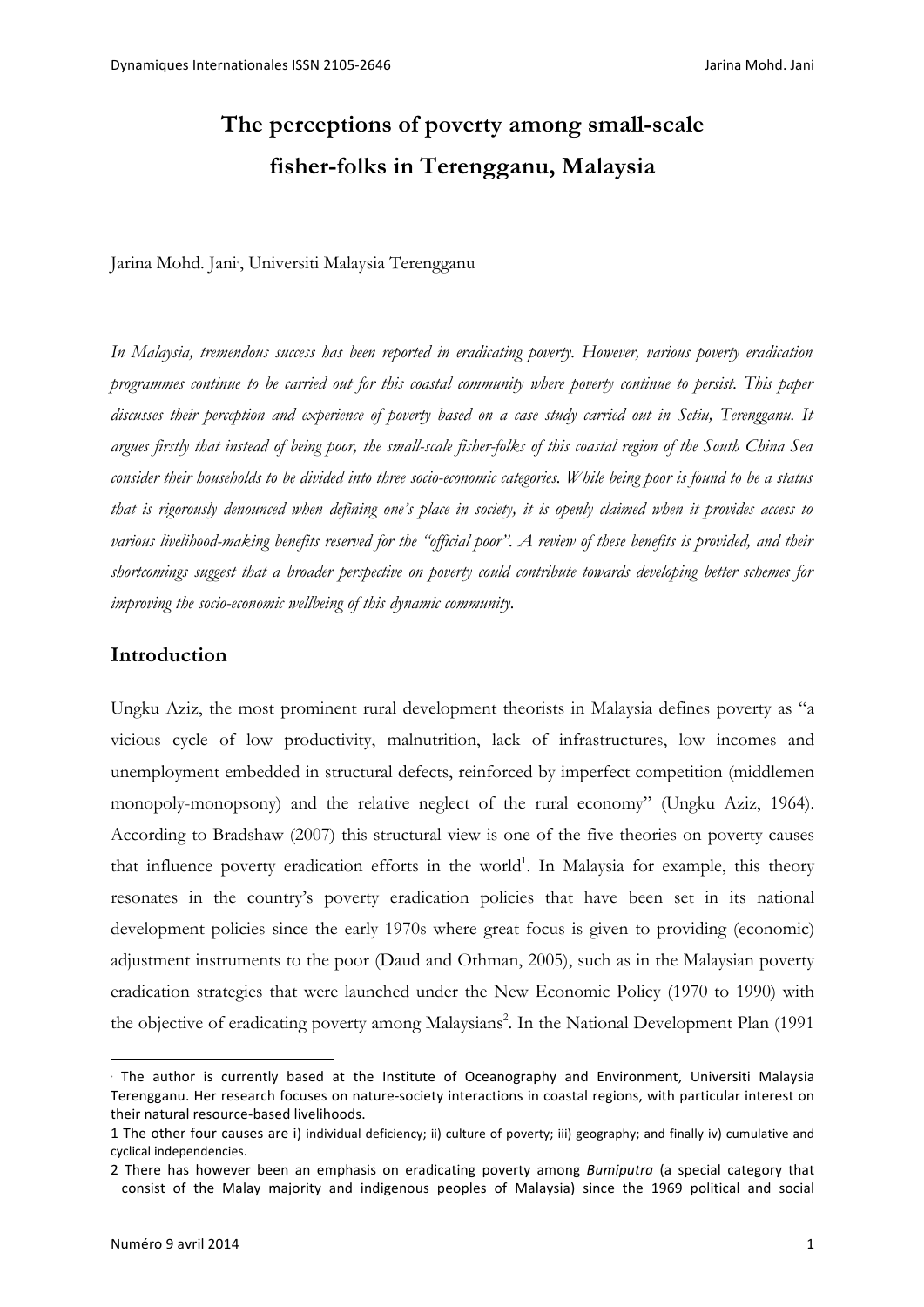to 2000), further emphasis was made on the hardcore poor, while in the current National Vision Policy (2001 to 2020), the target is to fully eradicate the incidence of poverty by the year 2020 with strategies that focus on improving the quality of life of the bottom 30% of the Malaysians households (Malaysia, 2006). According to recent reports and papers on poverty in Malaysia (Nair, 2010; Hatta *et al*, 2013) the country is winning the battle against poverty where the occurance of poverty which is identified using a Poverty Line Income (PLI) has dropped from 49.3 % in 1970 to only 3.8 % in 2009.

In the policies mentioned above, a household is considered poor if its monthly income is below the PLI. This refers to the minimum level of income required by a household of five individuals to enjoy a decent standard of living that covers basic needs such as shelter, food, clothing, fuel, transport, education, health and recreation. If its income is less than half the PLI, then it is considered a hard-core poor household (Prime Minister's Department, 2005). This income-based approach that first appeared in Seebohm Rowntree's famous publication in 1901 has been proven to fail in fully capturing the wide spectrum of poverty (Hagenaars and de Vos, 1988). Indeed, such measurement of poverty does not really explain what it means to be poor. It is through people's experience and perception of poverty that complex realities can be investigated beyond the consumption and income-based definitions of poverty that ignore the trade-offs that communities are willing to make to have a more meaningful life (Bernstein, 1992), which ultimately is the reason for making a livelihood (Bebbington, 1999). Hence, Sen (1999) demonstrated – with empirical evidence – the need for a shift from looking at the (economic) means that people have to the ends that are being pursued in their livelihood making. However, this paper is not about revendicating the use of PLI. Although the many shortcomings of the former approach has been convincingly demonstrated, for example by Saith in her seminal paper in 2005, they do not make it redundant, only insufficient. To effectively combat poverty, its multi-dimensional and inherently local nature must be taken into full account (Thomas *et al*, 2009). Hence, the objective of this paper is to provide a better understanding on the meaning of poverty among fisherfolks, who are among the most targeted population for poverty eradication programmes in Malaysia.

According to the Head of Household and Poor Household Profile Registry from the Ministry of Rural and Regional Development's Poverty Eradication Unit, in 2006, Terengganu recorded the highest incidence of poverty among fishermen in Peninsular Malaysia, and Setiu is one of the districts with the highest poverty rate, with almost a third of the fishermen households identified as poor. In this paper, the often-assumed homogeneity of rural societies is challenged, by

 $\overline{\phantom{a}}$ 

upheaval, which was reportedly caused by the grave ethnic-based socio-economic disparity (between the Malays and Chinese and rural and urban area).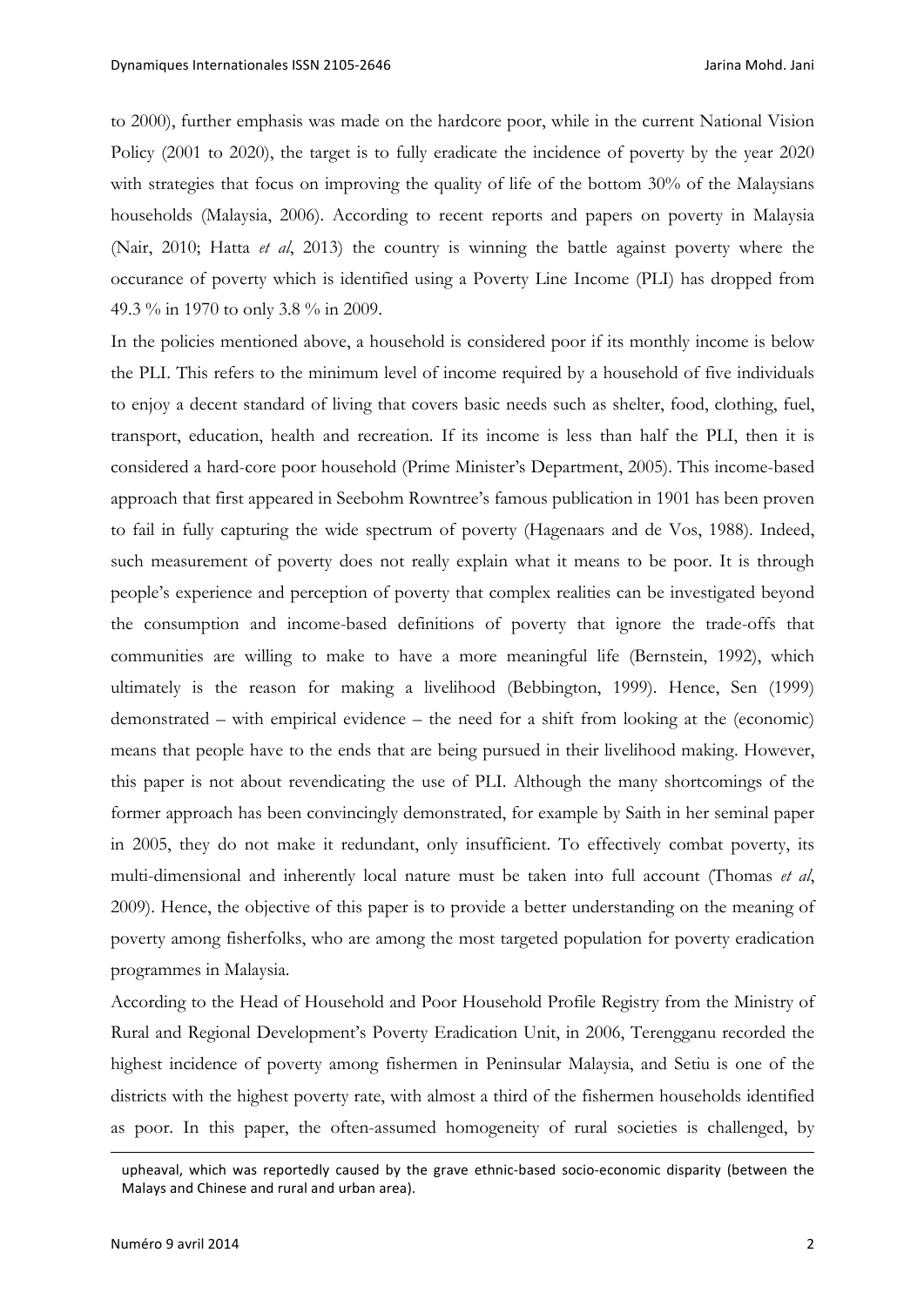addressing the questions on what it means to be poor to fisher-folks from this area. Based on lessons learned from a research that was conducted in the villages of Gong Batu and Rhu Sepuluh between 2007 and 2011, this paper argues for the multi-dimensional nature of poverty for the studied small-scale fishing community. Here, locally perceived meanings of poverty were revealed, and provide important insights on the communities' agency in their livelihood making. I begin this paper by examining the complexity of the poverty concept and the Setiu "disclaimer" perspectives on poverty. I then consider the three categories of household wealth that were (self) identified among households of Setiu small-scale fishermen; and the factors that contribute towards wealth differentiation between surveyed households. I then move to discuss the "official" poverty classification that is claimed by all members of the community regardless of their wealth status. These discussions lead me to discuss the opportunistic – albeit schizophrenic – way that poverty is viewed in these communities before ending with my conclusions.

#### **Perceptions of poverty**

Developmental studies on people's perceptions of poverty often reveal how rural societies are not as homogenous as they often would seem to outside observers but are in fact differentiated in income and levels of wealth (Crehan, 1992). In researching the economy of a Malay fishing community in the North-East coast of Peninsular Malaysia, Firth (1975: 294) had noted that "even in this comparatively simple peasant organization resources and income are sufficiently varied to allow one to speak of poverty and wealth". In the fishing villages he studied, the wealth categories were found to be based on one's material deprivation on the one hand, and on one's material surplus on the other. Firth thus identified three categories, which mainly grouped those with great material deficit at one extreme, those with material surplus on the other extreme, and those "who have enough" in between the two. This three-tiered model of wealth classification was often found in livelihoods wealth ranking exercises (Ellis and Freeman, 2004). In Setiu, perceptions of wealth is linked to their past experiences and future aspirations, and although there are similarities, poverty interestingly emerges as a contested status – one that is refused but also reclaimed – independent of the three wealth categories discovered by Firth.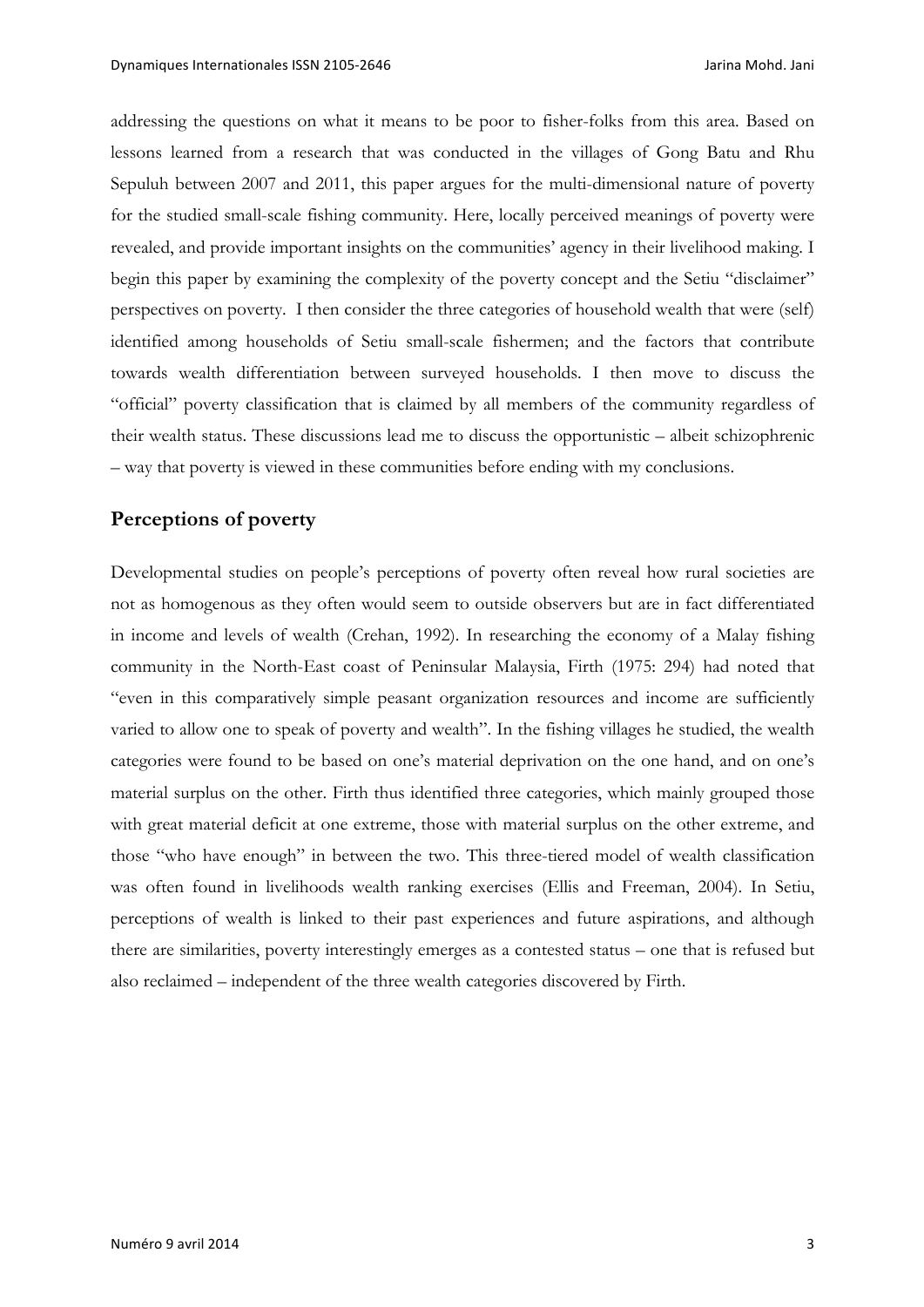# *Refusing poverty*

Firth (1975) had noted that among Malay fishermen, to be *sesak* (suffocating) was the most common way to describe a poor man. In Setiu, the incidence of poverty is reported to be among the highest in the country. A close analysis of the research data however suggests that for the predominantly Malay Setiu small-scale fishermen' households, though being *sesak* is often used to describe hardships, it does not make them *orang miskin*, literally translated to mean "poor people". None of the households surveyed was identified as a poor household, and participants did not consider the other households to be poor either. Some even vehemently rejected the poor status, which they believe do not apply to them, at least not anymore. These interviews – during which the question on their wealth status was asked in the contemporary Setiu context – revealed that the participating households considered themselves to be better off materially than before. For many participants (representing 48 % of surveyed households), although they may not be poor now, they had been in the past. This experience of having "been" poor influences the way they self evaluate their current wealth status. More specifically, participants tended to speak about poverty as linked to an era existing prior to their relocation to Gong Batu and Rhu Sepuluh.

For research participants, being poor is to suffer true hardship, which they had experienced in the past. However because they no longer face such hardships and enjoy a better life today, poverty is a category that no longer applied to them. To be more precise, the fact that they did "have" albeit little, what poor people do not, was the disqualifying factor for being classified in the poor status. The explanation alludes to a poverty threshold that is set by two conditions: the ability to fulfil basic livelihoods needs such as food and shelter, and the fulfilment of other needs through ownership of various livelihood capitals. It suggests that the fulfilment of both conditions renders them capable to make a living, which in turn frees them from the "true hardship" of the poor. Indeed, these criteria that they – a Muslim community – set for poverty are not unsimilar to those used to identify the *fakir* and *miskin* among the Zakat<sup>3</sup> beneficiaries. Their negation may also be due to the high value that Malays put on resourcefulness (Scott, 1985), which they view to be the most important quality that a person requires to escape poverty.

<sup>&</sup>lt;sup>3</sup> Zakat is a tithe that is paid by eligible Muslims to provide for the most vulnerable groups of society. The contribution is only compulsory for Muslims who fulfill the specific criteria set for paying *Zakat*. The beneficiaries are categorised into eight groups of Zakat recipients or Asnaf and the categories of fakir and *miskin* are two groups which correspond to the needy and the poor respectively. The *fakir* are those who may have some material possessions but still require assistance to meet their basic needs while the *miskin* are people who are in an even dire situation than the *fakir* because they possess much less or nothing at all to make a living with.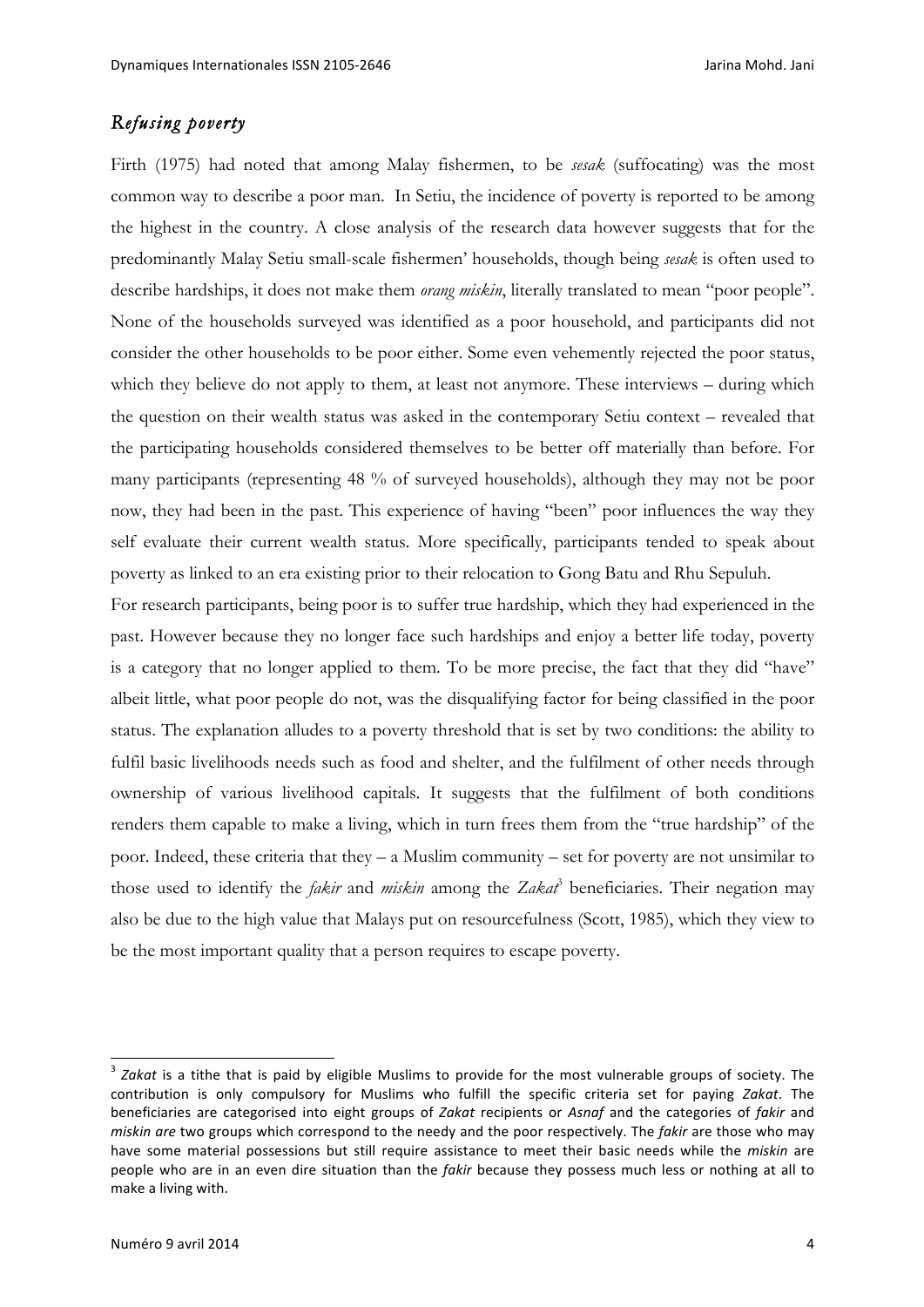Thus, due to their adherence to this individual deficiency view of poverty, these Setiu fisherfolks are loath to admit to being poor. Instead, they see themselves belonging to a set of wealth categories as discussed in the next subsection.

## *The wealth categories of Setiu small-scale fishermen' households*

In the one hand, the label of poverty is rejected by the Setiu fisher-folks involved in the research, who instead see their communities divided into three categories of wealth, namely i) *orang susoh* (people who live in difficulty and have a little); ii) *orang buleh* (people who "could" and have enough); and finally iii) *orang senang* (people who live in ease and have more than enough). These wealth categorisations are sophisticatedly defined, using criteria that are relational to the levels of needs that a household is perceived to fulfil. Although assets level and the capital outlook of each category are also discussed, material assets, as the following discussion clarifies, are not the most salient factor of differentiation between these three categories. Indeed, Setiu fisher-folks used wider criteria than materialistic wealth to evaluate their wealth status. The subtlety of material differences between households is the focus of my discussion in the following subsections.

#### *"Orang susoh, orang tak dok": people who live in hardship, people who have not*

The first wealth category which Setiu fisher-folks might place themselves in is *orang susoh*<sup>4</sup> which literally means "people living in hardship". A quarter (25 %) of the total households surveyed described their livelihood status today as such: six in Rhu Sepuluh and five in Gong Batu. Although these *orang susoh* households may not be poor, they do not seem to have more than what they need. Thus, for those who perceive themselves as *orang susoh*, living in hardship means only having what one needs to make ends meet, such as: food, shelter and being able to provide for the family's other basic needs such as children's education, but not more. Furthermore, these families have to struggle hard to make their living.

The other significant characteristic that these households have in common was their claim to have little, if any, savings. Income is spent almost exclusively on daily subsistence, such food and basic expenses as mentioned earlier. For this reason, one fisher uses a Malay proverb "*kais pagi, makan pagi*" – literally means "scratch in the morning, eat in the morning" – to describe his household's livelihood situation. There is a sense of frustration over financial insecurity, and in not being able to extend their resources further than to meet their immediate needs. Only when they had extra income, such as the profit made during the prawn season or "out of the blue" incomes earned, could they buy other things such as furniture or choose to eat out.

 $\overline{a}$ 

<sup>4</sup> The standard Malay spelling would be *susah*. The spelling used as it is said in the local Terengganu speak.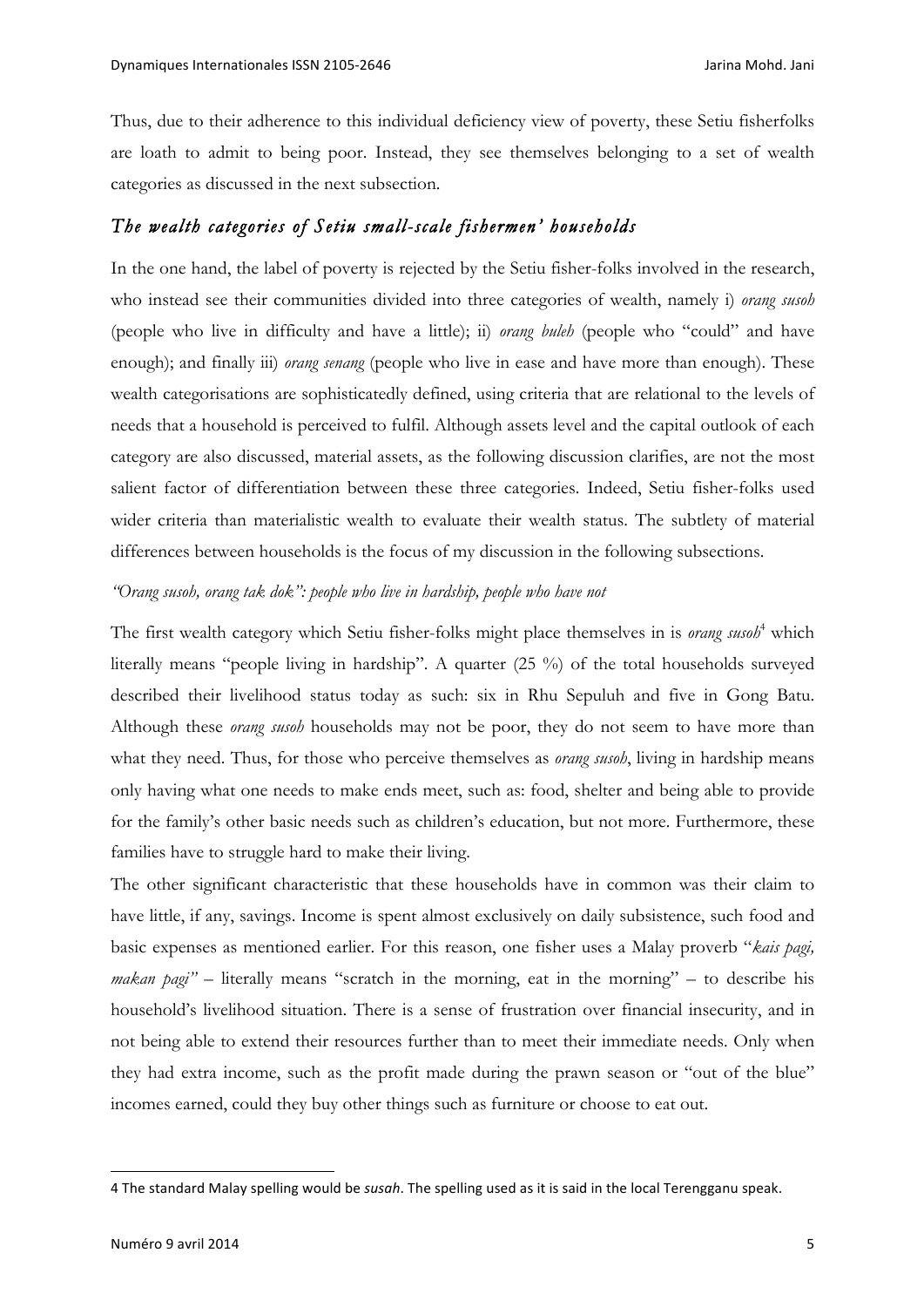Five houses in the villages are made in concrete and only one of these belongs to a fisher household. The other houses in the villages are made of wood or a mix of wood and concrete. For this reason, there is not much that would distinguish the houses of the *orang susoh* from those of more affluent categories. However, in the households of *orang susoh,* the frustration of not being able to improve existing assets is often expressed. For example, they could never afford to build a concrete house as would a better-off family or own more land than they currently have.

The sense of vulnerability is indicated while discussing what it's like to be an *orang susoh* household. These families may not be poor, but they have a hard life nonetheless because they have to work hard to fulfil no more than what they need, which consist of food and shelter for the family as well as education for the children. The vulnerability felt by these *orang susoh* households also seems to be linked to their perception of the precarious nature of fishing. They liken this activity to "looking for things lost" because it is difficult to tell where one can find fish in the sea, and a fishing trip can be ruined by many things: from natural elements such as bad weather to material conditions such as an engine breakdown. They feel vulnerable because despite all these, it is an activity that they have to rely on for their livelihood.

Like all fishermen, they need their fishing equipments to always be in good working order to be able to fish. But without savings, the *orang susoh* fishermen do not have the ability to invest in upgrading or to get any faulty equipment repaired or replaced immediately. Without working equipment, they cannot fish. And if they do not fish, their livelihood is threatened. To reduce this vulnerability, the households of the *orang susoh* diversify their livelihood activities. Here, women play an important role in livelihood-making. They supplement their family's income through earnings from river gleaning, retail selling of products from the river or other homemade goods such as dried fish, or doing odd jobs.

Through livelihood diversification, the vulnerability caused by the unpredictability of fishing returns is reduced through income earned from non-fishing activities. Thus, they are able to survive but not able to secure a life free of hardship. Otherwise, they would not be *orang susoh* but belong instead to the second category of wealth which I now discuss.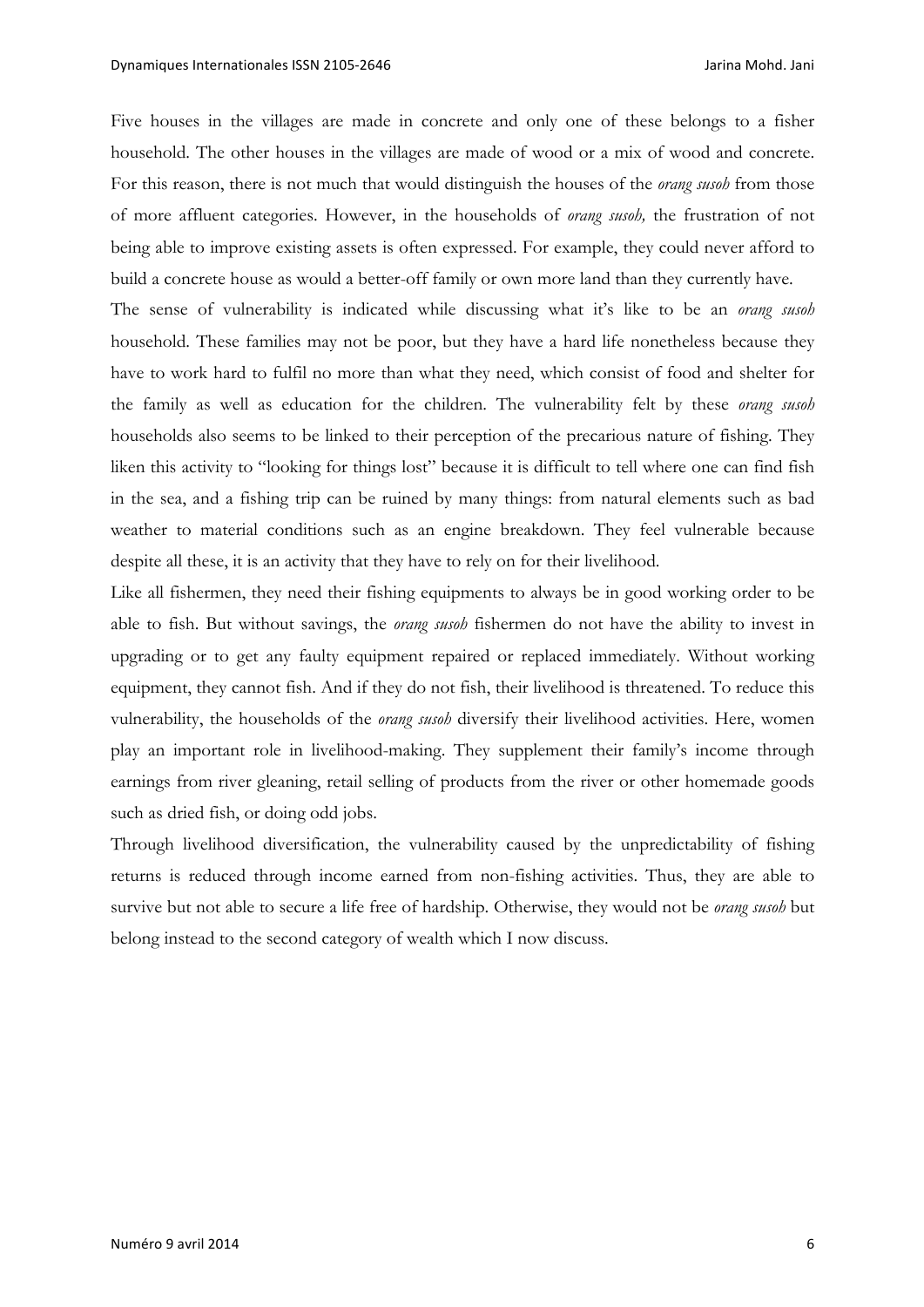## *"Orang buleh": people who could*

The second category of wealth among the Setiu fisherfolks is *orang buleh*<sup>5</sup>, which literally means people who could. It is the category which most of the Setiu fisher-folks see themselves belonging to (62.5 %). Those in this category are able to meet their basic needs and could afford to fulfil other livelihoods needs, thus freeing them from hardship. When comparing themselves to their fellow fisher-folks, the households of *orang buleh* saw themselves being in a middle category of wealth. Overall, the *orang buleh* households do not consider that they are living in difficulty because unlike the *orang susah* households, they are able to secure savings. They have confidence in securing their livelihoods basic needs, which makes them less vulnerable than the former category.

However these savings exist very rarely in the form of bank deposits. The income surplus is kept within easy reach, for instance under the mattress or simply in the pocket when the amount is small or in the form of gold jewellery if it is significant. As the nearest bank is located some twenty-five kilometres away from their village, many cannot justify spending money on fuel just to access their money. In fact, most of the fishermen only have a bank account opened because it was the only way to receive the special fishermen's allowance from the Fisheries Development Board (LKIM). On the contrary, gold jewellery is the preferred saving method, which served well as an accessory or as a source for urgent cash, especially among women who as mentioned earlier manage the household expenses. Whenever they managed to save, they would buy pieces of gold jewellery, which are regarded as a better reserve option due to their liquidity; these gold trinkets do not depreciate much in value and could be pawned to get the required amount of cash and recovered once they have the money to claim it. Unlike their colleagues among the *orang susoh,* these fishermen can afford to better maintain and improve their fishing gears. With their savings, they have the opportunity to upgrade their fishing operations with equipment that improves their working condition or potentially increases their yield.

There are, in spite of all the above, similarities between *orang buleh* households and *orang susoh* households: all *orang buleh* research participants doubted that fishing income alone could be relied on to improve their living conditions. Therefore, they too diversify their livelihood strategies. But for them, livelihood diversification is a common characteristic which allows for saving. This distinguishes them from the *orang susoh* households that rely on their alternative incomes to help cover basic livelihood needs. Despite their diversified livelihood portfolios, fishery is claimed to be their main occupation.

<sup>&</sup>lt;u>-</u><br><sup>5</sup> The standard Malay spelling would be *boleh*. The spelling used is as it is spoken in Terengganu.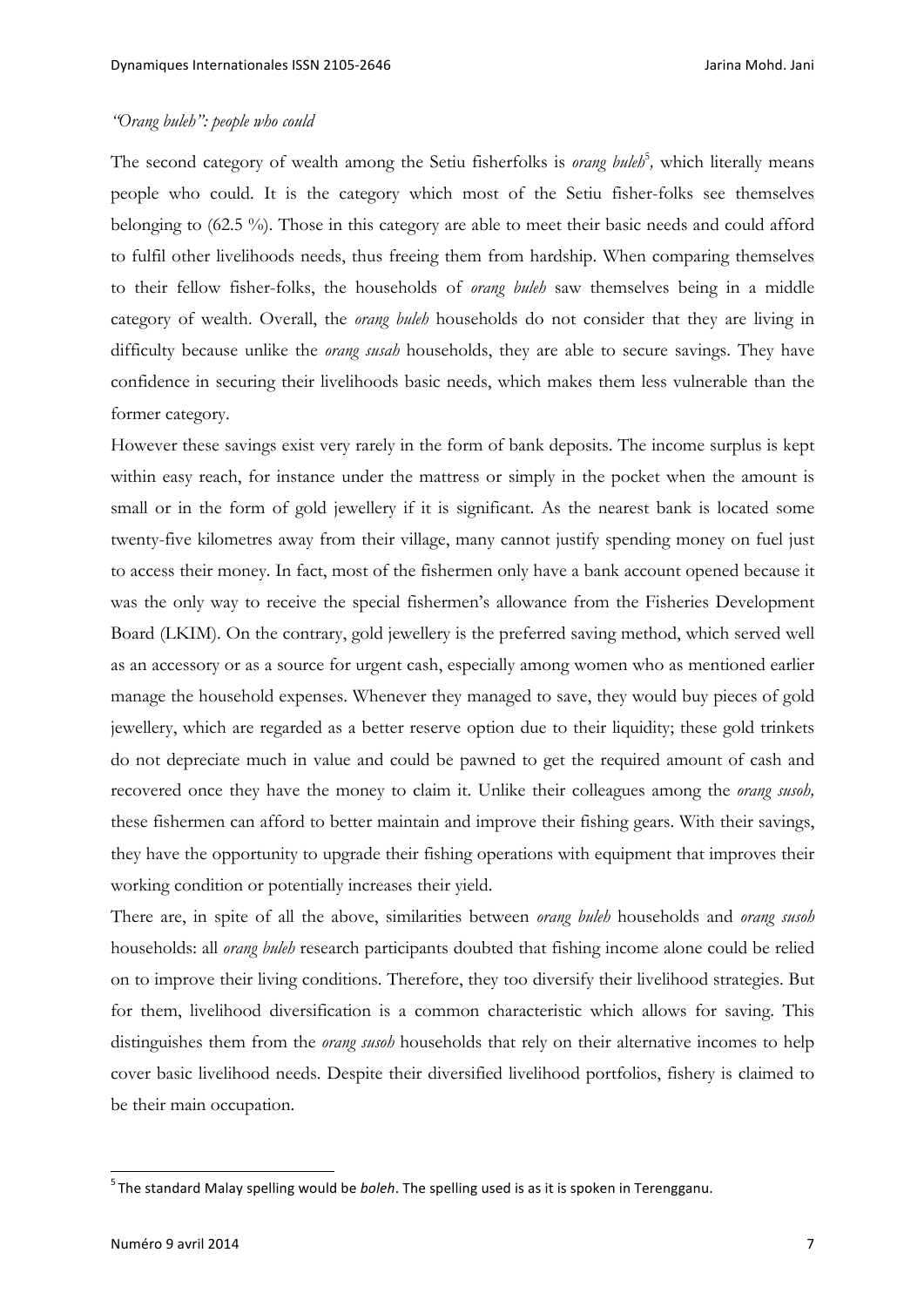Unlike the *orang susoh*, the households of *orang buleh* have better financial security, enabled by savings that they put aside through their diversified livelihood portfolio. It gives them the opportunity to fulfil other than their basic needs and improves their living standards and working conditions if they chose to. It is this ability to do more than secure basic needs that differentiates the *orang buleh* from the *orang susoh* because the latter lacked this "potentiality". What the *orang susoh* could not, the *orang buleh* could. But still, they are not yet living "in ease", as are those who I discuss next.

#### *"Orang senang, orang berada": people who live an easy life and "have"*

The most affluent Setiu fisher-folks are not categorised as the rich, which would have been *orang kaya*. Instead, they are called *orang senang*. While the word *susoh* means in difficulty or hardship, *senang* means the opposite: at ease. These are the households of those who have, or the well-off. There were not many such households among Setiu fisher-folks: three in Gong Batu and two in Rhu Sepuluh. One of the main determining factors for this group is having the appearance of wealth.

Some material aspects, such as having a better type of housing and expensive cars, as well as the quantity of jewellery worn, are used by the Setiu fisher-folks to evaluate a household's wealth. But for the identification of the most affluent households among the Setiu fisher-folks, fishingrelated criteria are given a particular mention. Like most (60 %) of the households in the midcategory, four out of the five *orang senang* households attribute their main earning to their fishing activity. But they are no ordinary fishermen; in Gong Batu, one household gained its wealth from the past earning as he was the *tekong* (head crew) of a successful commercial purse seiner in Kuantan (State of Pahang), while the other two were leaders in their respective fishing methods, namely gillnetting and *tamban*<sup>6</sup> netting. As for the two *orang senang* households from Rhu Sepuluh, they owe their fortune to their large-scale *bubu* (traps) operations. The households of *orang senang* have surplus income, which they can save or spend or invest in capital-intensive fishing ventures. When discussing these *orang senang* fishermen, other fishermen always referred to their quality as extraordinary fishermen as a contributing factor to their wealth. These fishermen are well regarded by their peers and were considered exemplary fishermen because of their success in their chosen fishing operations. They are appreciated by their peers because they are knowledgeable, hard-working and are "good friends at sea". These *orang senang* fishermen particularly emphasize their industriousness and even competitiveness. These *orang senang* fishermen usually pave the way towards new technological upgrades in the local fishery sector, and seeing their success, the other fishermen tend to follow. Moreover, despite their competitive

 $6$  A type of fishery that specifically target the *tamban* fish, a local sardine.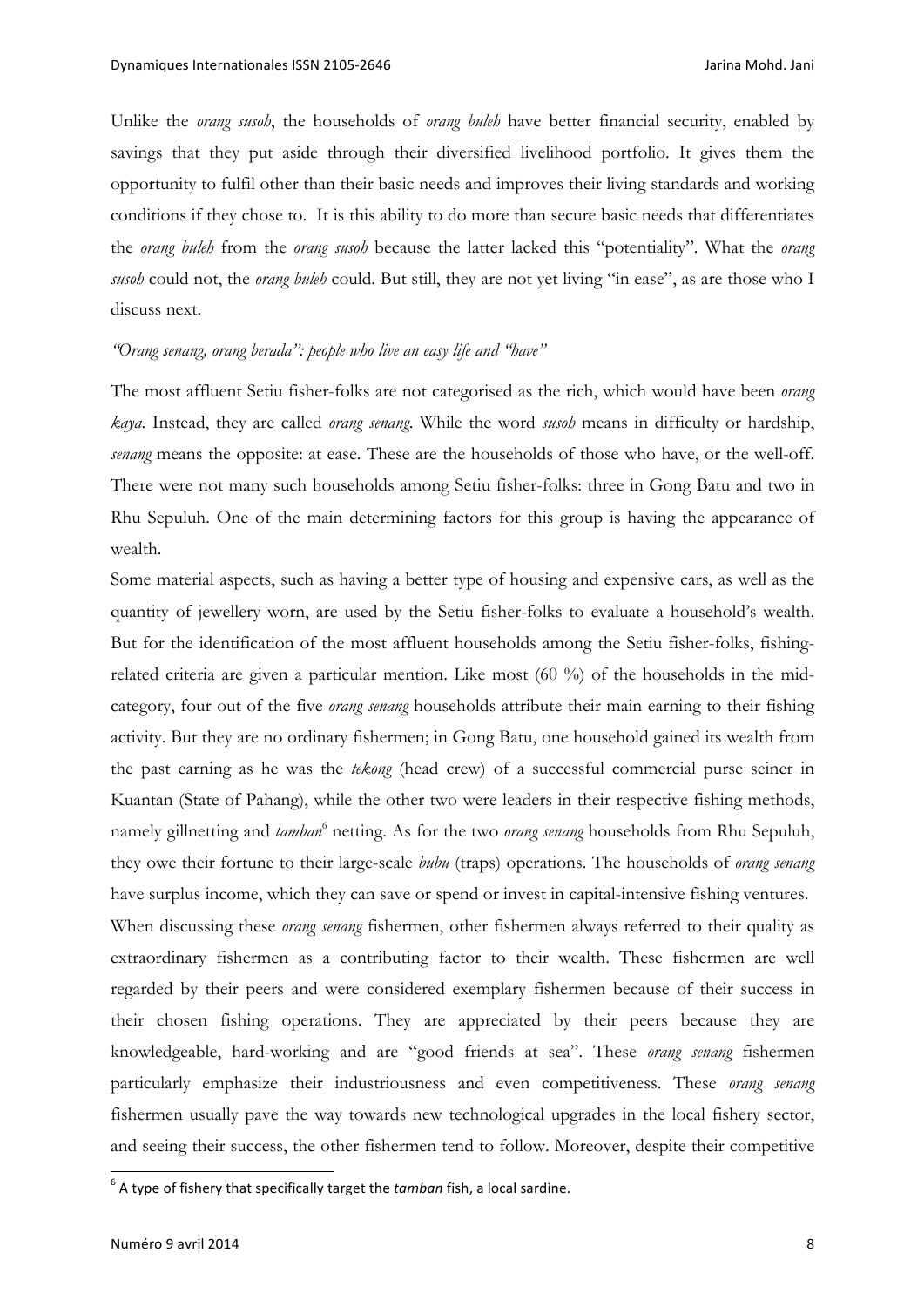spirit, they do not discourage involvement from other fishermen in their respective fields. They do not seem threatened by the prospect of increased competition.

However, fishermen from the other wealth categories often related to me that even if they had wanted to change gears or adopt different fishing techniques, they did not have the capital required to do so, unlike the *orang senang* who have large savings. It is therefore not the willingness or the desire to innovate that makes the difference, but the financial ability to do so. In fact, Firth's (1975) suggestion that the modernisation of the fishing operations that began in the East Coast since Malaysia's independence would favour the rise of a capitalist-entrepreneur fishermen class does seem to apply here in these two communities. These more affluent fishermen are able to acquire more, new or better equipment to improve or expand their fishing operations, thus staying always ahead of the others. Pok7 R2 and a fellow *orang senang* fisher, Pok A.T., have indeed become fisher-entrepreneurs. They have expanded their fishing operations through employment of other fishermen in Gong Batu, to whom they provide a fishing boat or fishing gear or both. Pok R2 owns three boats and four nets that are operated by three *awaks* while Pok A.T. owns two boats, three *tamban* nets and five *awaks* (workers). As for Pok M.J. and Pok Mi, their *bubu* fishing operations, which are operated individually, are much more extensive than the *bubu* fishermen from the other categories; they use up to sixty fish cages annually while the others hardly own a dozen.

Unlike the household in the other categories who either have no savings or have some that they keep at home, these affluent households keep theirs in the bank. This is because the income generated from their fishing activities alone are too much to be kept at home. The two *orang senang* fishermen from the village of Rhu Sepuluh for example claim to have made about 37 000 Ringgit Malaysia (RM) and RM 42 000 in profit respectively in the current fishing year while an *orang senang* from Gong Batu makes more than RM 1 000 a week during the fishing season. Another one recently paid a large deposit to buy a new vehicle under his wife's name did not disclose how much he has in the bank but alluded that there is enough saved for his family to live in ease and without worry. But it doesn't mean that these households are not involved in nonfishery types of livelihood activities. Like the households from the other categories, they too have a diversified livelihood.

Although they may now be living at relative ease, all of these affluent fishermen had begun the same way as the others had. They are at the same level of education as the other fishermen, although Pok Mi claims to be better educated than the others; thanks to his schooling in Bangladesh before coming to Malaysia. He also has better exposure, having worked in different

 $<sup>7</sup>$  In Terengganu, "Pok" is the colloquial equivalent to Mister.</sup>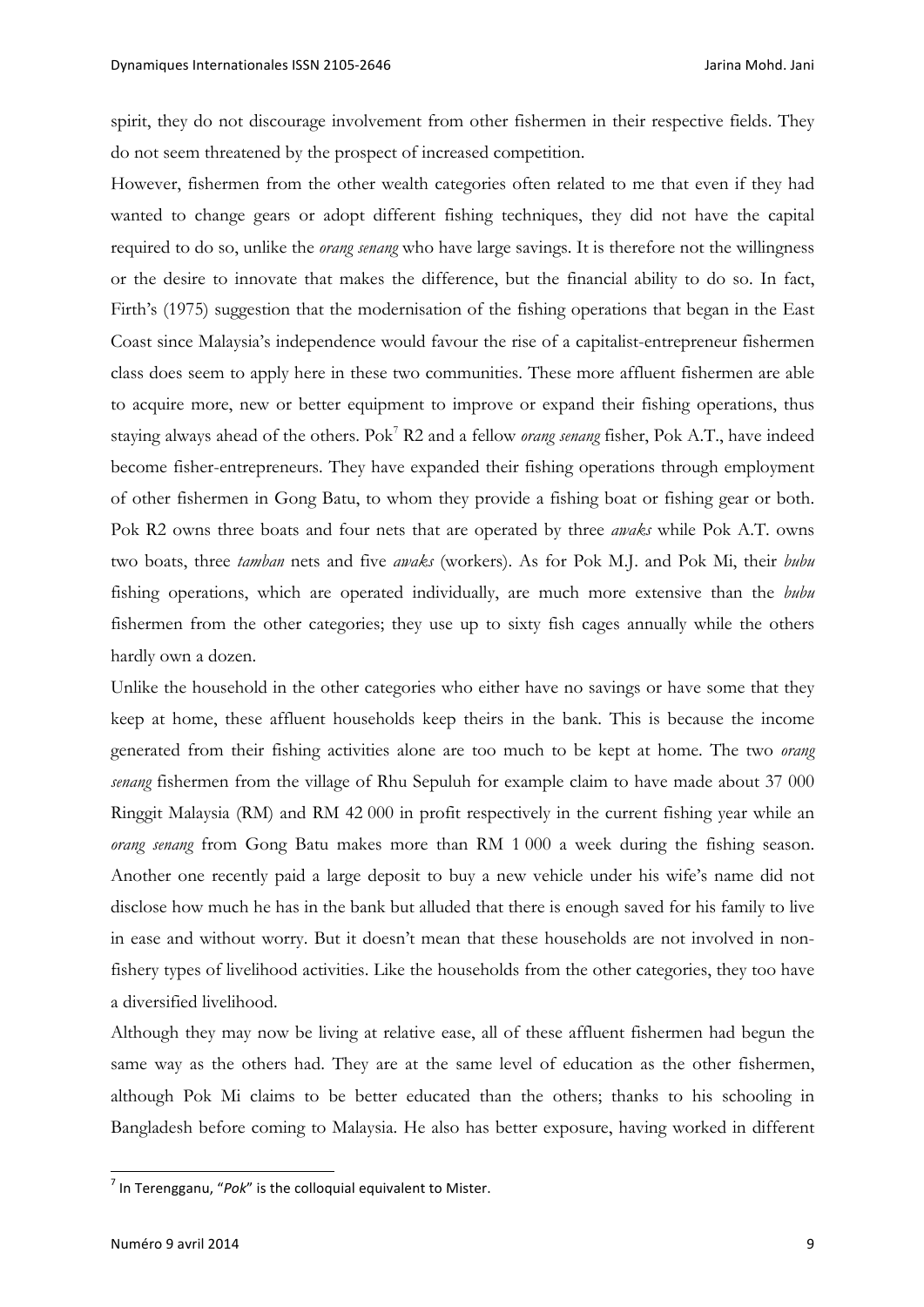fields prior to settling down in Setiu. So does Pok MJ who used to work as a security officer at a local bank before he was retrenched and begun fishing full time. But they, in many ways, still considered themselves not much different from the other fishermen. Like those in the other categories, these *orang senang* claim to be poor too when it seemed beneficial to do so, as discussed in the following section.

## **Claiming the "official poor" status for the sake of livelihood-making**

The earlier sections argue that Setiu fisher-folks did not consider themselves poor. Instead, they saw themselves either as people that live in hardship, those who have enough or those living at ease. However, what follows is a discussion on the instances when Setiu fisher-folks claim to be classified under the poverty bracket regardless of their self-proclaimed wealth statuses. These instances correspond to claims for benefits from programmes that are available for those I term as the "official poor". This category refers to those that are defined as poor or hardcore poor according to the official poverty criteria discussed at the beginning of the paper.

In the report by the Prime Minister's Office in 2005, the success in reducing poverty incidence in the country was attributed to the implementation of specific programmes such as the *Program Pembangunan Rakyat Termiskin* (PPRT) or Development Programme for the Hardcore Poor that was introduced during the National Development Plan (NDP). The PPRT was further consolidated under the *Skim Pembangunan Kesejahteraan Rakyat* (SPKR) or Development Scheme for Citizen Wellbeing since the National Vision Plan (NVP). With strategies on human resources development and quality of life improvements, the PPRT and SPKR programmes are largely grant-oriented schemes that aim to provide the necessary assets, such as housing and equipment for the poor households (Mahmud, unpublished Master thesis). The budget allocated for their implementation is channelled from the Federal Treasury to various agencies to carry out different poverty eradication initiatives that target the poor, and provide project packages that are tailored to meet their specific needs. In 1989, at the launch of the PPRT, a register on the profile of these groups was established. Potential beneficiaries are officially entered in under the corresponding targeted groups of poor or hardcore poor, as per the PLI definition.

Under the SPKR programme that was launched in 1990, a thirty-two-page Head of Household and Poor Household Profile Registry form was made available by the Ministry of Rural and Regional Development's Poverty Eradication Unit for the identification of programme beneficiaries. Information on these households was compiled in a national level poverty database called the *e-Kasih.* Although the registration process was usually carried out by the officers of the respective implementing agencies, the task of selecting the programme beneficiaries is often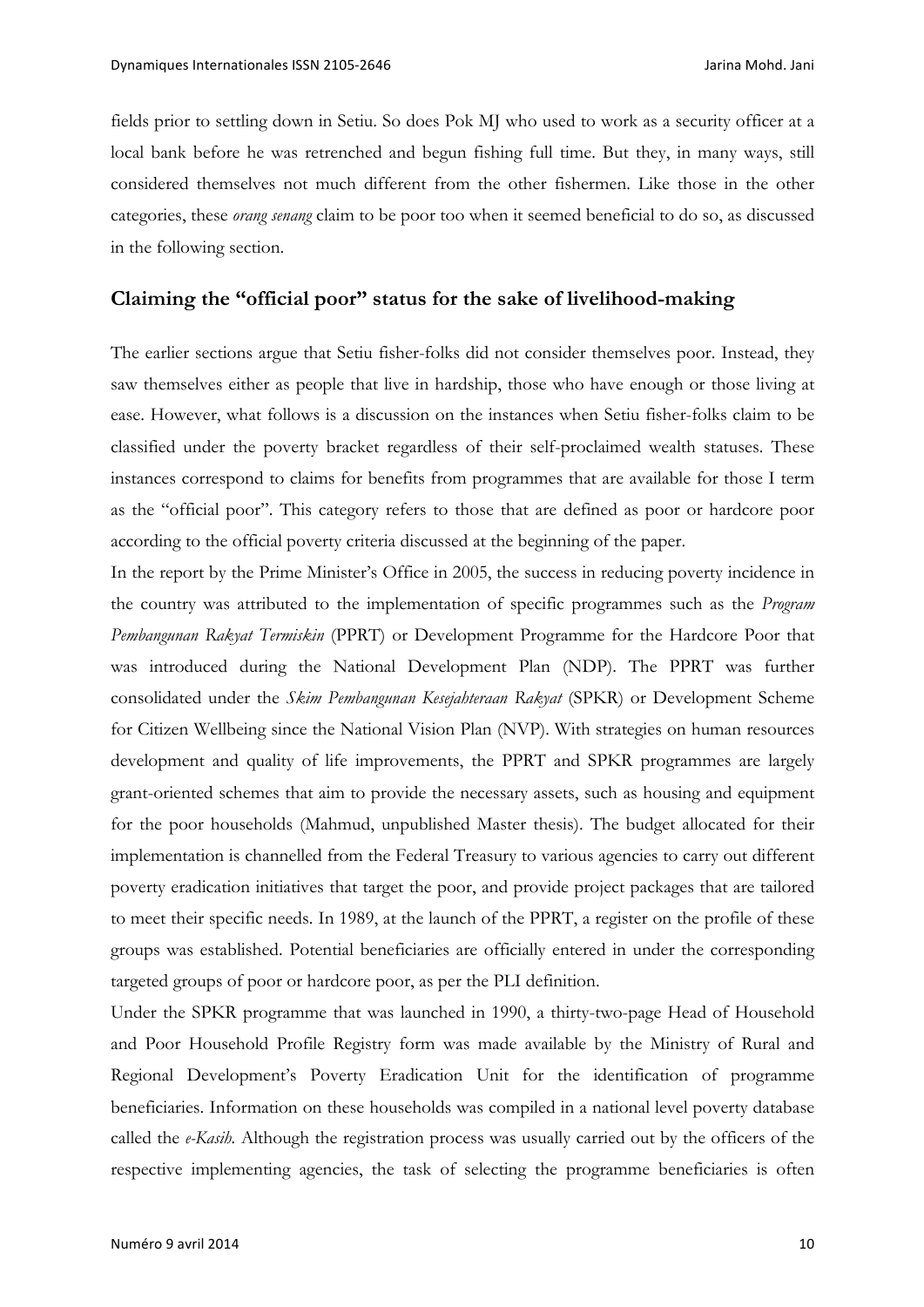delegated to the grass-root level authorities. As such, the selection of recipients for poverty eradication programme under the LKIM such as fishing equipments (boat, engine and nets) was carried out by the local Fishermen Association while the Village Welfare and Safety Committee (or JKKK in Malay) that was headed by the village head chose the recipients for the other programmes, except for the education-related aides that were channelled through the local schools. In the 2007 report prepared by the JKKK of Gong Batu, 170 adults were identified as poor under the PPRT categorisation, including small-scale fisher households. With an emphasis on improving the quality of life of the poorest households in the country by increasing their economic productivity, the SPKR programme was mainly implemented through directly subsidised benefits in order to provide the targeted poor and hardcore poor households with the necessary "livelihoods hardware" such as equipment and infrastructure for improved economic activities, and social wellbeing that would help them generate better income. These different types of poverty eradication related benefits are discussed below.

## *Fisheries related benefits*

The most popular aid programme among small-scale fishermen in Malaysia is the provision of subsidised fishing equipment. In Setiu, almost every fisher interviewed has benefited from basic fishing equipment subsidies of such as boats, engines and fishing nets, and the few who have not yet benefited from such programmes continue to claim it. This basic fishing equipment subsidy package (providing boat, engine and fishing nets) was introduced in the East Coast region in 1956 with the objective of improving the livelihood of fisher-folks though the mechanisation of their operations (Ishak and Chang, 1993). The scheme was initially set up as a partial financial subsidy where the fishermen were supposed to repay half of the total equipment cost. However, only 2 % of the recipients did repay by 1961 (Ishak and Chang, 1993). Despite the failure, such schemes carried on until it eventually became a grant scheme in the 1970s as part of the government's agenda to develop the fisheries sector.

By early 1980s, the Malaysian fisheries sector was considered one of the most heavily subsidized in the world (World Bank, 1983, quoted in Ishak and Chang, 1993). The equipment related subsidies by then were not targeting poor fishermen, but were instead available to all fishermen regardless of income, with the interest of further developing the fishing industry. Ishak and Chang (1993) argued that while "the credit and subsidy schemes had considerably aided the artisanal fishermen, especially in the east coast, in improving their lot  $/$ .../" (1993: 49), the authors agreed with the mentioned World Bank's report that the local fishing industry was being underdeveloped by such schemes because they had resulted in "a large number of East Coast fishermen [who] cannot survive without these concessionary schemes". In 1985, the government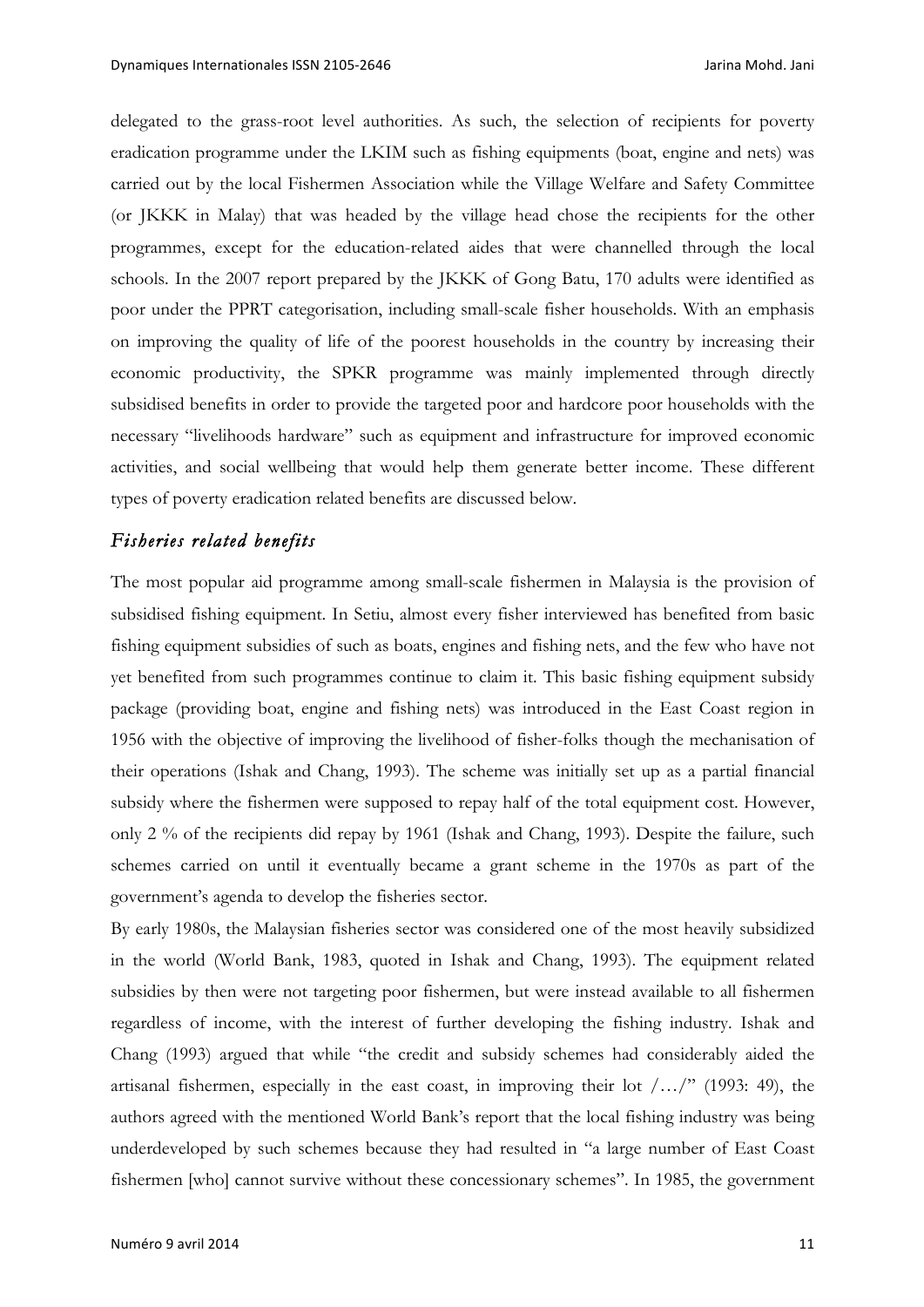put a halt to the scheme, only to reinstate it in 1990s under the SPKR scheme. It is indeed the most sought after benefit among Setiu small-scale fisher-folks.

This programme is particularly popular among small-scale fishermen because owning a boat allowed them to fish on their own instead of being a paid crew on a commercial fishing boat. Being an independent fisher potentially meant a better income for the fisher, and for those who have been fishing away under commercial fleets, the opportunity created made it worth returning home to fish locally. But this effort too has not been totally successful as some recipients continue to fish away and only fish locally during the prawn season. During the non-prawn season, the subsidised equipment received by these absentee fishermen is either used by other fishermen, usually a member of the family or a friend or left upturned on the beach or under the owner's house until he returns to use them for prawn fishing during the monsoon season. There are even more fraudulent benefactors of this subsidised equipment, who reportedly never used them or have sold them off because the recipients are not real fishermen.

Another issue with these subsidies relate to its reportedly unfair distribution. While there were those who has never once received a subsidy of the basic package mentioned above, some others have been provided with auxiliary fishing equipment packages as Geographical Positioning System (GPS) units and Side-Scan Sonars (though only recently and to a "lucky" few). But even this group were unfortunately unable to fully enjoy their good luck as the instructions for these high-tech tools are in English and the user support training that was provided by the benefactor agency when the equipment was distributed was insufficient, resulting in many people selling them rather than putting them to use.

When comparing the data between the two study sites, it became apparent that allocation of the fishing equipment subsidies is rather uneven. In Gong Batu, only four of the eighteen fishermen interviewed received both free boat and engine while one fisher received an outboard engine. In Rhu Sepuluh however, more fishermen benefited from the subsidy scheme. Of the twenty-two fishermen interviewed here, nine received both equipments and three other received outboard engines. Those who have not received any such subsidies have therefore had to resort to buying these equipments on their own, or use the equipment of others as mentioned earlier. Other fishermen, meanwhile, have been receiving the package continuously, including upgrades, or have received a replacement when the subsidized equipment was lost or stolen. Many fishermen attributed the unevenness of the subsidy distribution to access factors. Interestingly, those who have managed to acquire the necessary fishing equipment on their own do not renounce (what they consider to be) their "right" to the subsidies. They continue to claim it, and this includes those among the *orang senang*.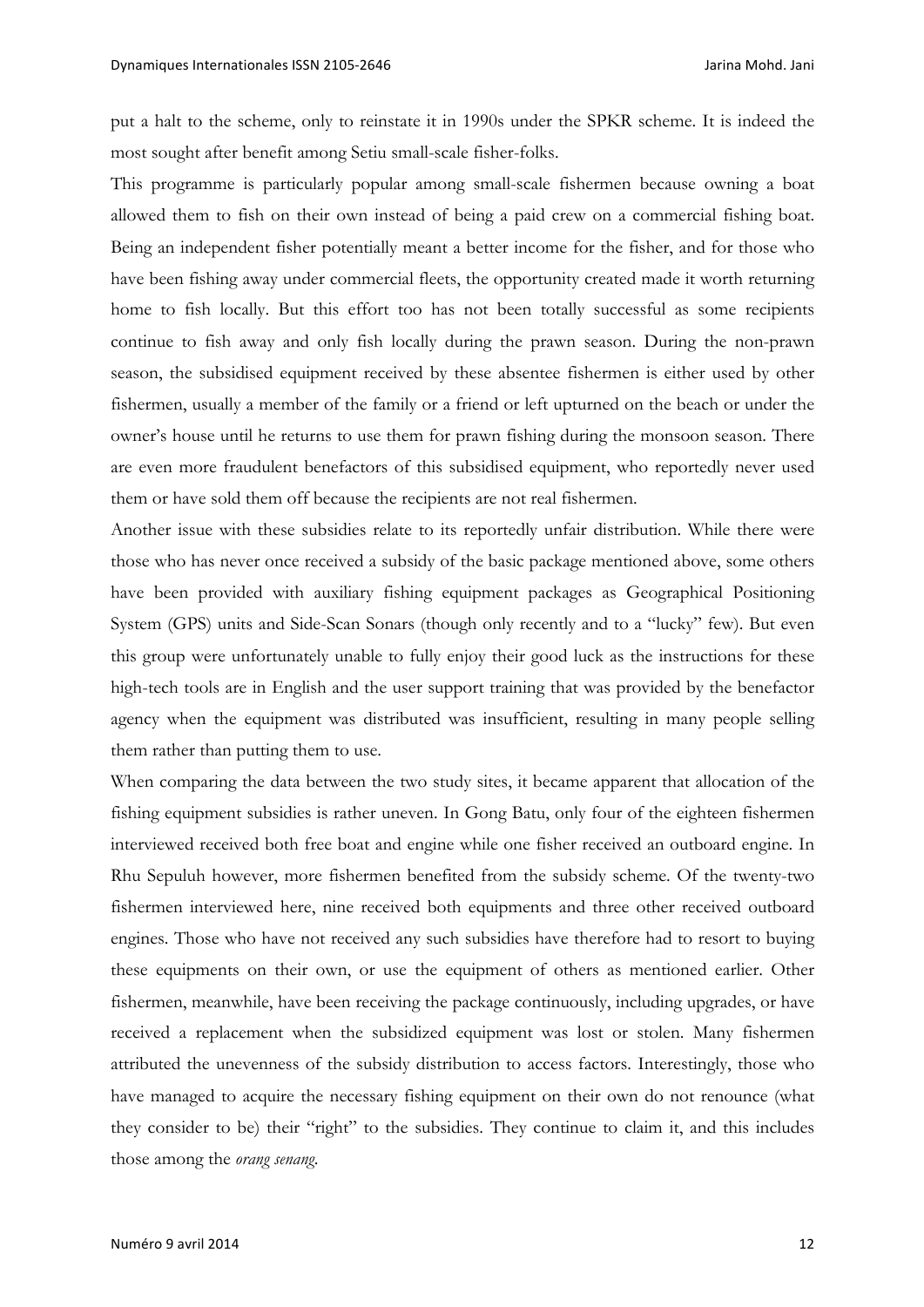In addition to increasing the productivity of fishermen through technological improvement of fishing equipment and infrastructure, the government has also introduced programmes that strategically aimed to create alternative income for poor fisher-folks. One popular and highly demanded programme is the aquaculture project. Beneficiaries could either receive assistance in setting-up self-owned and run fish farms, or could seek waged employment. The aquaculture sector has been extensively developed since the 1980's in order to help increase fisheries productivity while reducing the fishing pressure (and overexploitation) of an already depleting coastal fishery resource.

Two types of aquaculture projects were developed in the studied sites to suit their different geographical settings. In Gong Batu, where the Setiu river system forms into a large estuarine lagoon, cage-based fish farms were established in mid-1980s to rear high value estuarine species such sea bass and groupers. Initially local fishermen were only involved as wage-paid workers by the Fisheries Departments. Then, the employment based aquaculture assistance was replaced with aquaculture project subsidies in the form of fish-farm infrastructure, and fish stock that were offered to individuals to begin their own fish farms. All the pioneer fish farmers claim that without this start-up package, they would not have been able to start such enterprise. However, when the venture became profitable in the early 2000s, it attracted many others to join the fish farming venture without any assistance from the government, except for the occasional provision of free fish feed and subsidised fry (fish stock) from various agro-based government agencies. But these subsidy packages are a far cry from the earlier heavily subsidised start-up ones. And since the past few years, the aquaculture industry in Gong Batu has been "in crisis", and abuses have been reported in the distribution of subsidised fish fry and fish-feed, causing some to blame the failure on the delivery of government's aid to the poor.

In Rhu Sepuluh, on-land, tank-based aquaculture was introduced instead for prawn and fish aquaculture. This is because the village is located further upstream of the Setiu River system. Here, the Penarik River flows by but this tributary to the Setiu River is not suitable for fish-cage farming due to its physical characteristics. But unlike the self-owned and run fish farms in Gong Batu, the aquaculture facilities in Rhu Sepuluh are still operated by the LKIM and the Fisheries Department that had set them up. The prawn farm has already ceased its operation when the research was carried out. At the same time the Grouper fish farm that is currently run by a Stateowned company has a number of small-scale fishermen under its employment. Participants explained that the facility was set up to specifically help improve the income of small-scale fishermen by creating these positions for them.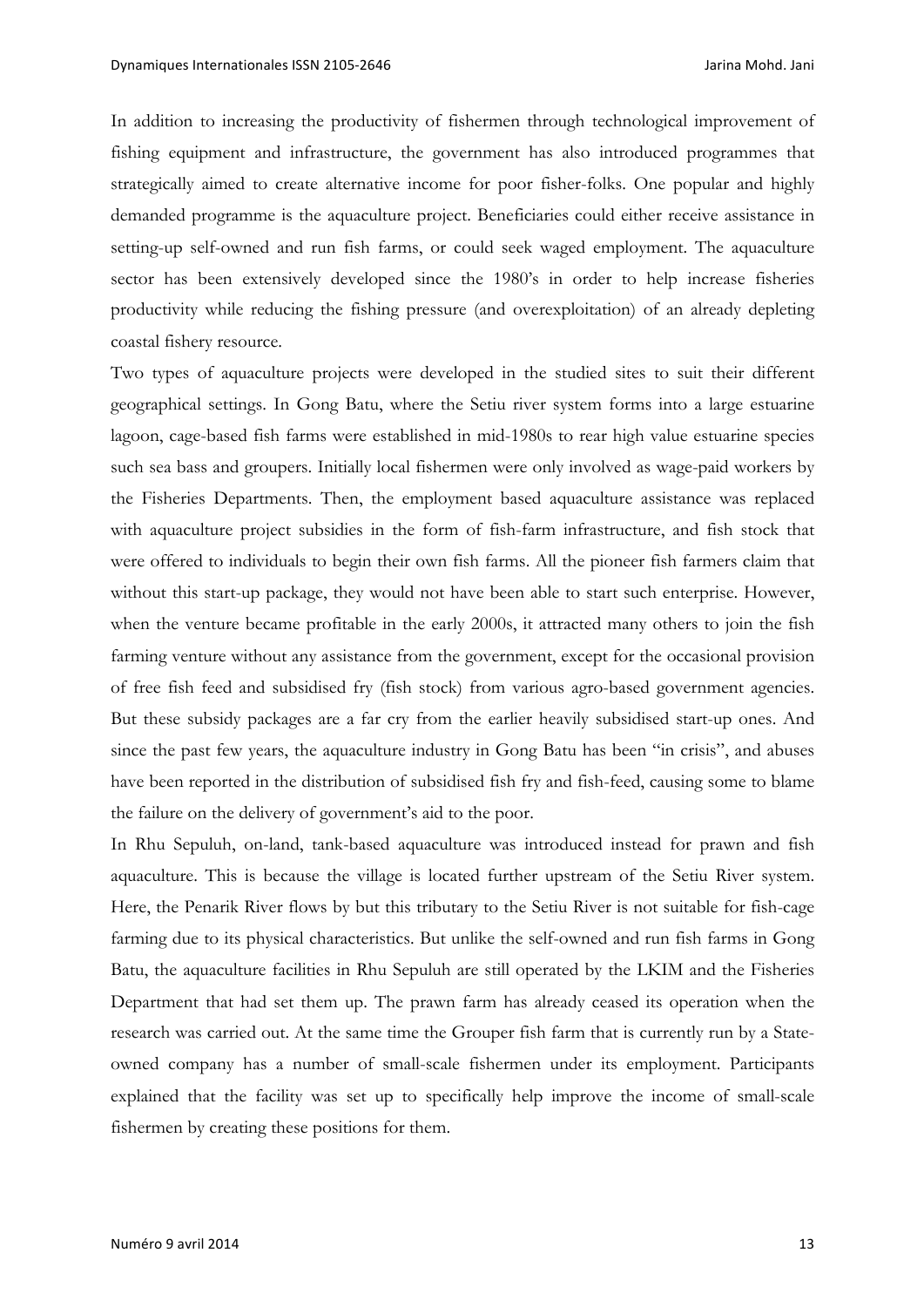At the plant, local fishermen from Rhu Sepuluh area are employed as a *peserta* or a *pekerja*, meaning a participant and a worker respectively. The former is a part-time staff, working only three-and-a-half days a week in average while the latter works full time. The wages differ significantly with a *peserta* earning only RM 500 a month while a *pekerja* earns between RM 800 to RM 1 000 a month. Almost every one among the *pekerja* used to be a fisher who stopped fishing to take the full time employment. The small-scale fishermen involved in the research who work at the plant however opt for the part-time option as it allows them to fish when they are not working at the plant. These workers value this part-time employment as earned income makes an important contribution to their household, especially during the low fishing seasons between the months of July and August as well as November and December. It is nonetheless still considered a supplementary income because, for this group, fishing remained their first choice occupation. This may well be so because with the high mortality rate of the grouper juveniles at the plant, the long-term prospect of this operation appears glum.

# *Land and housing benefits*

The Setiu fisher-folks have also benefited from housing and land ownership programmes for the poor. The most recent large-size resettlement was in mid-1990s when the lasts of former Kuala Setiu villagers were relocated to Pandan Jaya, an annex village to Rhu Sepuluh where each household was given a plot of land. These relocation related land allocation programmes had allowed many fisher-folks to become land owners for the first time. Recently there was a new opening for land grant in Gong Batu. But such programmes are not likely to be replicated in the future as land become scarcer. For this reason, those who sold their state-granted plots of land are often frowned upon.

In recent years, a new type of benefit has been introduced to replace land ownership schemes. With funding from both the federal and state governments, housing projects specifically for the poor had been launched. Targeting the poor land-less households, building contracts were granted to developers to build homes (according to a given specification on selected government owned land sites) for identified beneficiaries. For those who own a plot of land but are unable to build, they could apply under the same scheme to have the same type of house built for them. Those already with a house and land could apply for a grant to repair their home. In the case study villages, a few households have benefited from this scheme. But like the boat and engine scheme, this programme is said to have turned people to have a "subsidy mentality".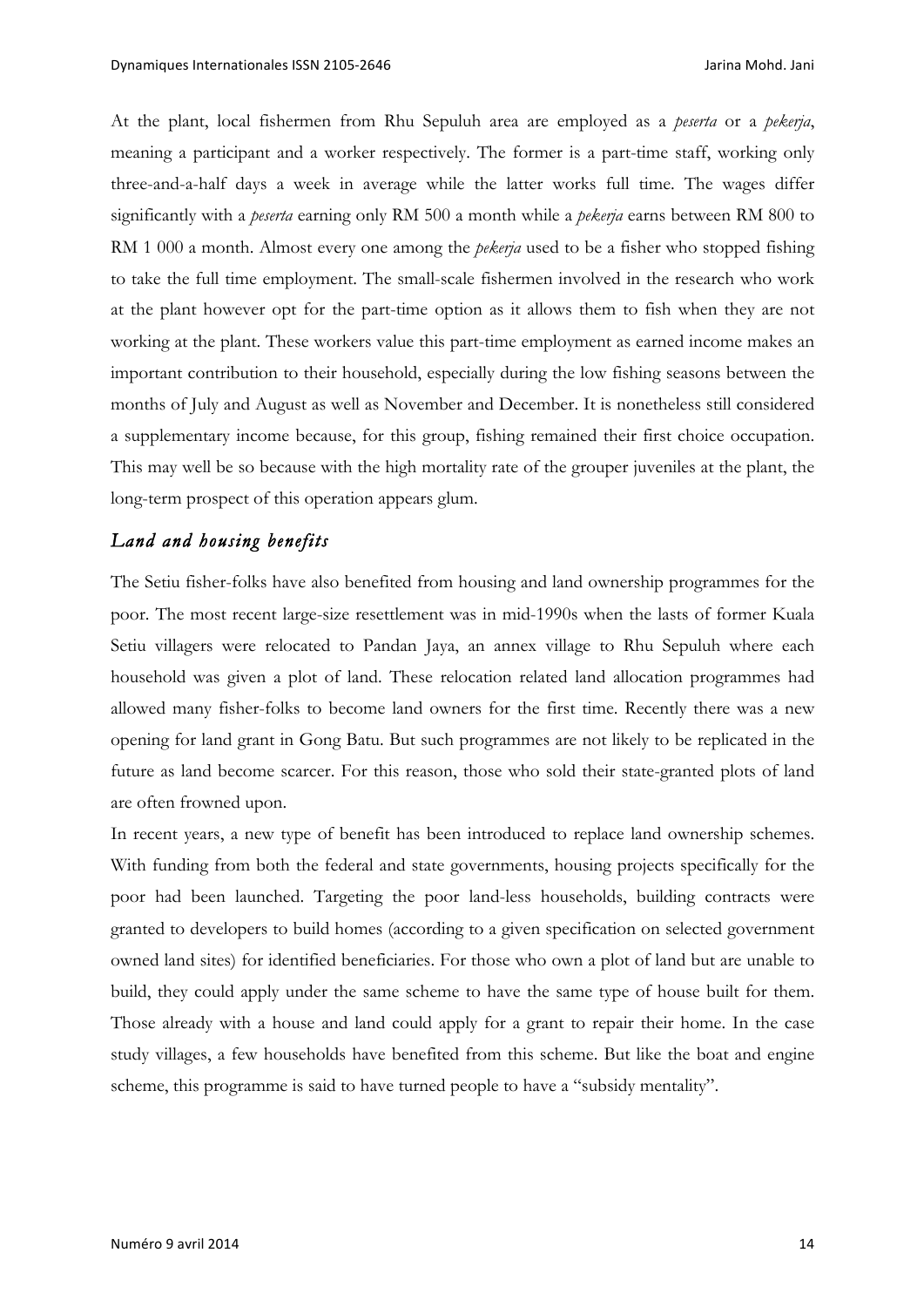# *Cash benefits*

Although the main thrust of the poverty eradication programmes in Malaysia is the creation of more income related opportunities for the poor, provision of equipment, infrastructure and employment are not the only strategies adopted by the government. Besides livelihood hardware (for economic opportunity creations), various types of cash benefits are given through the Welfare Department. For example, a monthly cash benefit is given to poor households under the "General Aid" allocation scheme. The allocation amount varies between states and, at RM 450, the amount received by Terengganu poor households is the highest in the country (Ministry of Women, Family and Community Development, 2010). Similar schemes are available for children from these households (General Aid beneficiaries) as well as for the elderly, the disabled and single parents. As mentioned earlier, a State-related type of cash and in kind benefit for the poor also exists in the form of *Zakat* distribution. In this rural area, these monthly or one-off cash benefits make a significant difference for the recipients' households. The eligibility of those who receive these cash benefits is however contentious. On the *Zakat* distribution in Gong Baru which benefited more than a hundred people in 2007 for example, an elderly fisher strongly protested that to deserve the tithe, one has to be poor, which means "/.../ one who is without a spouse, without children, and lives on his own on the streets". For this reason, he believed that none in the village should have received the tithe, therefore those who accepted had committed a sin in Islam. There are also questions raised regarding the criteria used to evaluate the recipients' eligibility for the other cash benefits. Owning a motor vehicle for example was sometimes suggested to indicate one's wealth, a criteria which some motor-vehicle owners would quickly object to.

Providing for children's schooling is one of the basic needs that is prioritised in households of Setiu fisher-folks. For this reason, another much acclaimed and contested benefit is the one-off school-related financial assistance, and the selection of beneficiaries of this education-related assistance is another much debated issue in the villages. Given in the form of cash benefit and school fees waiver at the beginning of the schooling year to facilitate entry into the school year for children of poor households, many non-recipient households claimed that they are confused by the criteria used to determine eligibility of households. Some even go further into criticizing the weaknesses of the selection process which fails to identify "the really deserving" recipients. Having a car for example is criticized as an inappropriate disqualifying factor for this category of benefit, especially when it is used primarily to earn extra income than for family use.

The cash benefit described above is particularly appreciated by these fisher-folks because schools in Malaysia open at the end of the year which coincides with the peak monsoon period, during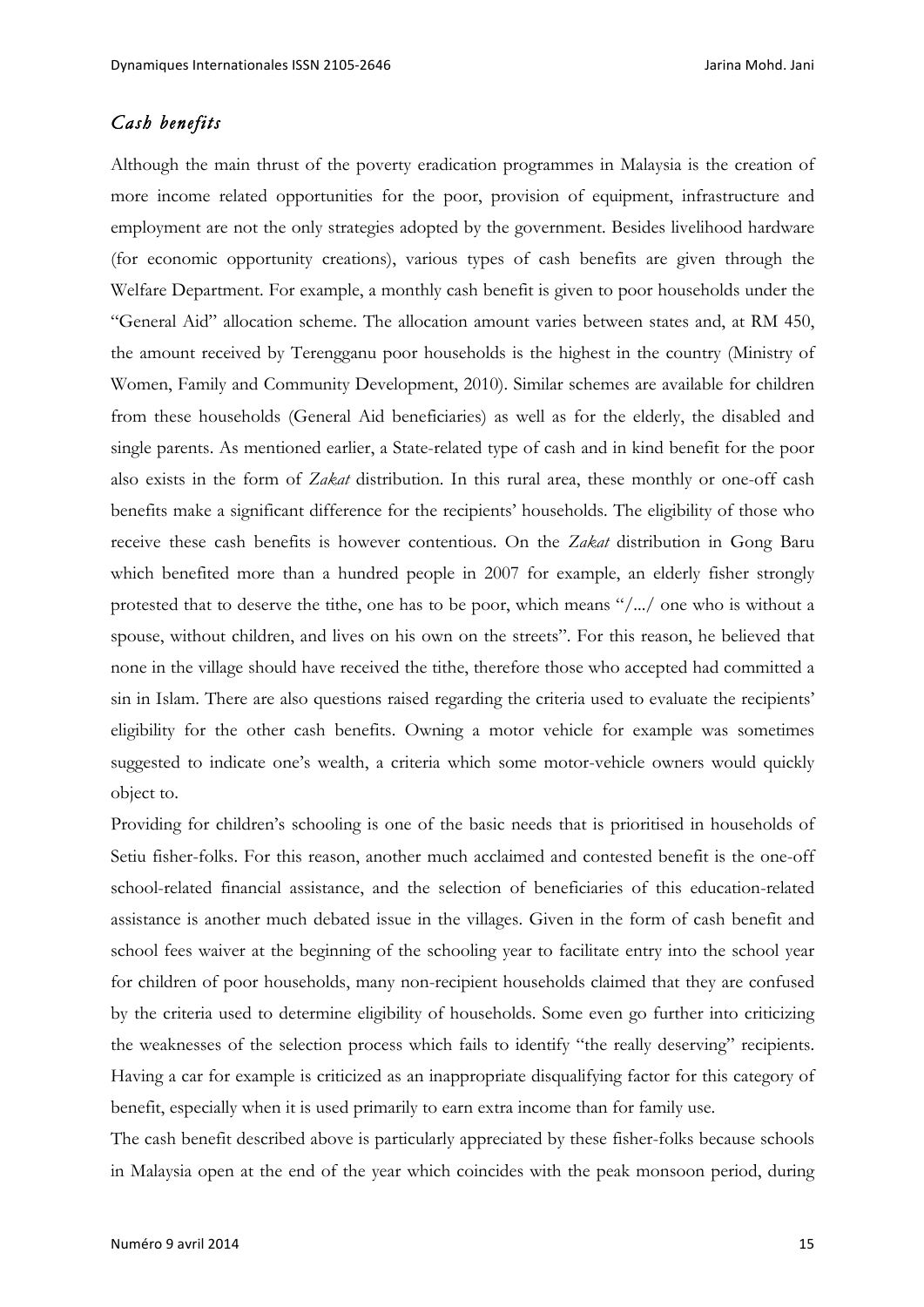which fishing income is least secure. A family could receive more than RM 1 000 in total, depending on the number of school going children. However, the monetary aid that is meant for purchase of schooling materials for the benefiting child, such as uniform or books, is reportedly prone to misuse by the parents.

# *"Women only" benefits*

In addition to the benefits mentioned above, there are also poverty eradication programmes in Malaysia to assist women in rural and poor areas. For instance, the innovative KEMAS rural nursery facilities are implemented under the Ministry of Rural Development's PPRT programme, and create an opportunity for the rural women to get involved in income generating activities by the provision of child care. Training and infrastructure for cottage industries such as sewing and small-scale food product manufacturing, as well as *pandan* weaving, are also offered through this scheme. In the recent years, the *pandan* weaving activity, which is carried out in Gong Batu but not in Rhu Sepuluh, is given additional support by the Ministry of Culture and Tourism. The former not only provides teaching support through a weaving workshop but also a RM 500 monthly allowance to programme participants.

This cash incentive made the programme very popular among the women in the village, who would apparently join the programme merely to obtain the monthly allowance. Once the weaving workshop is over, almost all participants will cease to weave although the State Handicraft Agency has guaranteed to purchase any weaving that they produce after the workshop. Only four participants who admit that it is the new learning opportunities provided through the workshop that motivated them to join the workshop in the first place, continue to weave on their own.

There is also the Amanah Ikhtiar Malaysia (AIM), a micro-credit scheme for women that is run by a government-funded independent organisation that specifically targets poor rural households. This scheme operates as a financing facility for the poor (like Gramin Bank) and does not offer direct cash or in kind subsidies unlike the other programmes mentioned earlier. Operated through groups of ten to twenty women, the success of this scheme depends on the members' commitment to their group. Once a week the groups have to, without fail, pay the collective sum of its members' weekly instalment. Therefore, those who fail to pay will have to rely on the other members to pay for them. In theory, this works well for collectivist communities such as the Malays who prefer to avoid public embarrassment because of the high value that they put in saving face (Malhotra, Oly-Ndubisi and Agarwal, 2008). However, it fails miserably when many members "*bermuka tebal*<sup>"8</sup> instead, and have no qualm in imposing their debts on other members, which apparently happens often in reality. The leader of the AIM scheme in Gong Batu

 $8$  The term literally means "have a thick face", and is referred to people who are shameless.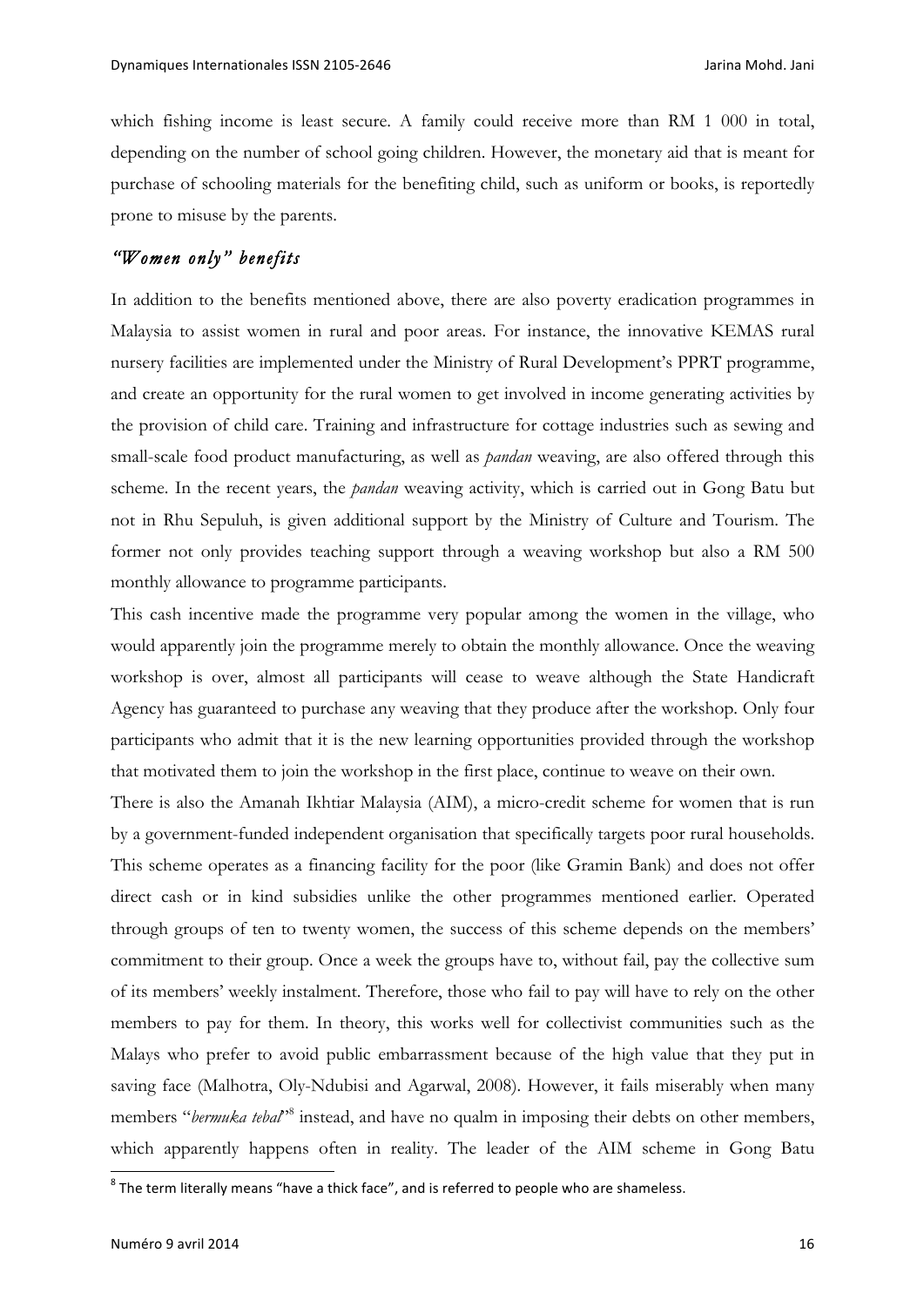complained that many members had left the group because they no longer wish to pay for the defaulters who they feel were taking advantage of them.

# **Subsidies for the poor are benefits for all?**

These juxtapositions, contradictory or opportunistic behaviours discussed above seem to be linked to their perception of the needs that are specifically met by the different subsidies, which in turn, is closely tied to the livelihood needs and fulfilment criteria that they use for wealth status identification. These local dimensions of poverty or wealth need to be integrated in designing poverty eradication programmes (Thomas *et al*, 2009). Otherwise, there will always be misunderstandings, confusions and dissatisfactions when it comes to the distribution of poverty eradication benefits.

The poverty eradication programmes mentioned above are those that are most popular among Setiu households. They are either free or heavily subsidised. For this very reason, the "official poor" status is inevitably welcomed among Setiu fisher-folks because the assistance is considered to be important tools to fulfil their livelihoods needs. Whether they are *orang susoh, orang buleh* or *orang senang,* every Setiu fisher-folk household considers itself eligible to some if not all the poverty-related subsidies mentioned above. Even one old fisher who most vehemently refuses to be called a poor man and therefore refuses to receive *Zakat*, admits that although he would not apply for welfare benefit (for the elderly) himself, he would not refuse it either if it was offered to him. For the same reason, while there are disagreements about the criteria of eligibility for cash benefits, the claim made by the more affluent groups to other benefits, especially those that were fisheries related are not held in contempt by their less affluent peers.

Another case in point shows the differentiation of what is deemed acceptable and what is not: it is considered unacceptable that the cash benefit given to children from "poor" households – created to help to meet a basic livelihood need for supporting children's education without which households of the *orang susoh* will not be able to fulfil – gets awarded to the non-deserving or is not used to meet the specified basic need it is meant to. On the contrary, fisheries related equipment subsidies are not meeting basic livelihood needs but is meant to help make a living in the fisheries sector. Therefore, anyone who uses such equipment to make a living deserves to claim them. This is especially so when the possession of these equipment that defines who they are as a fisher. Hence, using a small fibreglass made boat and an outboard engine makes both Pok R2 of the *orang senang* category or Pok D. of the *orang susoh* small-scale fishermen. Thus, when fishermen from even the least affluent categories sell the received equipments for cash instead of using them to fish, they are scorned upon. Similarly, Scott (1985) found displeasure in the paddy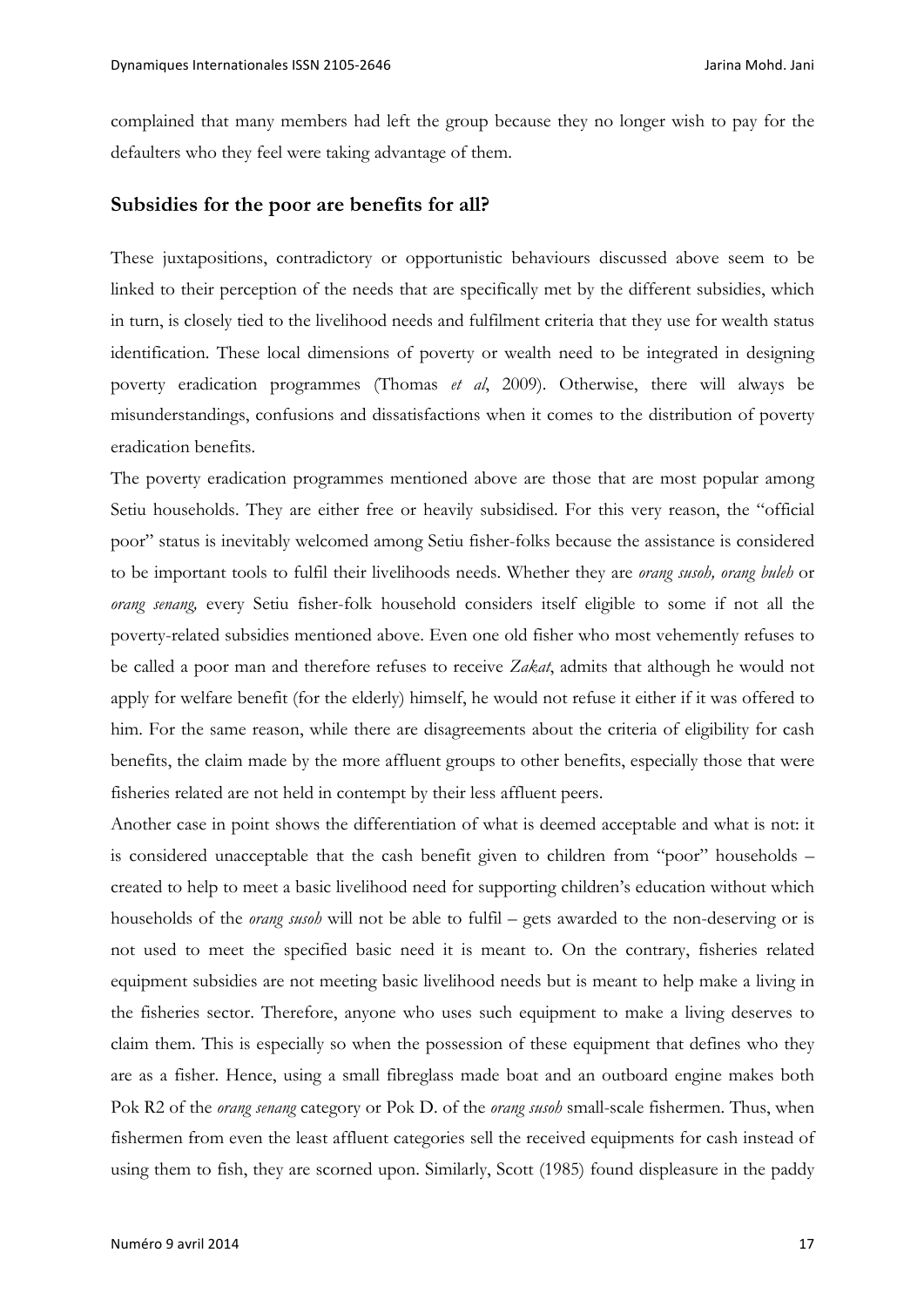farming community of Sedaka with a particularly poor man because he was considered a dishonest poor who did not genuinely try to improve his family's livelihood. Their reasoning therefore is morally embedded, where what matters most is having a genuine need to fulfil and making genuine efforts to fulfil it. Furthermore, although the *orang buleh* and *orang senang* were better off, if compared to the *orang susoh,* they were still not yet rich. The material disparity between the least and the most affluent categories are in fact not enough to create striking differences between them. The affluent among them live and work like the rest of them do. If they were rich, they would be full-fledge *towkays*, capitalists who only employ *awaks* to run their fishing operations. For these reasons, they too are qualified for assistance from the poverty reduction programmes.

#### **Conclusion**

The findings discussed in this paper provide important insights into the small-scale fishermen' perceptions of their current livelihood status. Besides the official poverty narrative, a very different scenario of which poverty and wealth statuses are accorded by the Setiu fisher-folks is uncovered. Instead of a purely materialistic view, theirs is flexible and subjective: one is as poor as his or her inability to fulfil his or her basic needs and retrospectively, one is as well-off as his or her ability to fulfil beyond them. Their criteria are centred on one's capability in livelihood making, and align with Sen's (1999) perspective on development, which considers poverty as capability inadequacy. In so much as the fulfilment of these needs, either basic or more indulgent, is the main objective of one's livelihood, as well as a benchmark for one's wealth status. There are no qualms in the fact that while they do not regard themselves poor but to be either in difficulty, in sufficiency or in ease; they all deserve to come under the "officially poor" label. This is because the benefits that the latter status entailed increase their capability to meet the said objective.

Also interesting is the important insight it provides to the relational dimension of poverty, not only on how they compare each other to others but also to what they used to be in the past. Although there have been studies that look at the endurance of poverty, i.e. whether households consider themselves to be always, sometimes or never poor (Saith, 2005), the temporal relativity of poverty is an aspect does not yet seem to be discussed. This new input on the way poverty is assessed by people help to avoid the underscoring of poverty incidence, as people consider themselves to be better off not in the contemporary context but a historical one.

It is also worth highlighting that there also seems to be a general polarisation of wealth status based on the intensity of fishing operations of the research participants. In the first place, those who are involved in line fishing could at best aspire to be in the *orang buleh* category. Their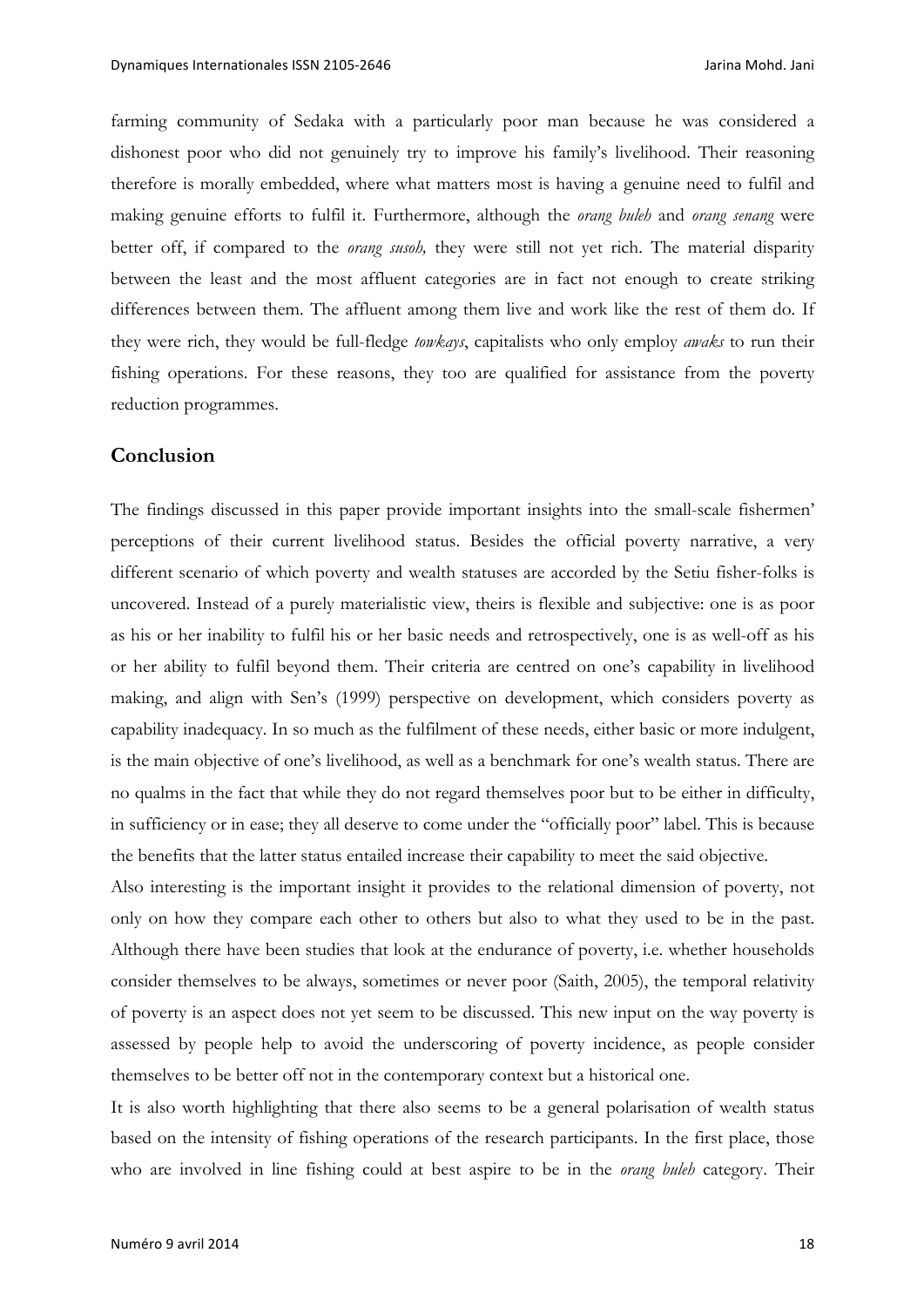households therefore practise livelihood diversification to supplement fishing incomes. This confirms the findings of Al-Harran *et al* (1994) study on a fishing community in North Terengganu, which claim that a large majority of fishermen felt that they could not improve their living standards through fishing alone. Livelihood diversification in fact is widely practised by households in all categories of wealth. But in the case of the less affluent, government agencies play an important role in creating alternative incomes for them. While these programmes initially began in the 1980s with intention of moving coastal fishermen away from the fishery sector through the creation of land-based livelihood activities, there are now programmes that allow them to continue fishing and at the same time earn a side income in aquaculture, for instance. According to Allison (2005), such schemes should be encouraged, as they raise the chances for fisher-folks to top up their income in alternative livelihood sources. This in turn reduces the strain on coastal marine resources. Such enterprises are indeed very popular among fishermen who do not have other livelihood options. Unfortunately they may not be sustainable for there are major risks on these projects' long-term viability. A good example is the cage fish-farmers in Gong Batu. They risk succumbing to heavy debts trying to continue their operations in environments that are in deterioration. Likewise, the participants of the Rhu Sepuluh fish plant may lose their monthly wage if the facility closes down. Furthermore, tobacco farming which has been a significant income earning activity for those involved in, may also cease to be an option due to the increasing planting costs. In comparison, households which are currently diversifying their incomes in non-government-backed-livelihood activities, such as retailing their marine products or with secure wage incomes and remittances, are better positioned in to succeed in household accumulation.

With the exception of line fishing, all the other types of fishing guarantee a high return when carried out exclusively and intensively. Those who venture in such an operation, especially *bubu* fishing, are the highest income earners among the participating fishermen. Nonetheless, when it comes to the question of how well one is able to meet the objective of making a living to fulfil one's needs, household income alone does not provide an answer, nor does it properly fix the wealth status that a household sees itself belonging to. Otherwise, a fisherman who openly admitted to earn as much as the two *orang senang* cage fishermen would have considered himself to be one too, instead of an *orang buleh.* But his household accumulation is more restricted compared to the other two due to different vulnerability profile that it has if compared to the households of the other two. There are other non-income factors which have enabled the *orang senang* "to have" what the *orang buleh* "could have", and the *orang susoh,* "due to their hardship in life*,* could not" or *vice versa*, factors that hampers the *orang susoh* from "the possibility of having"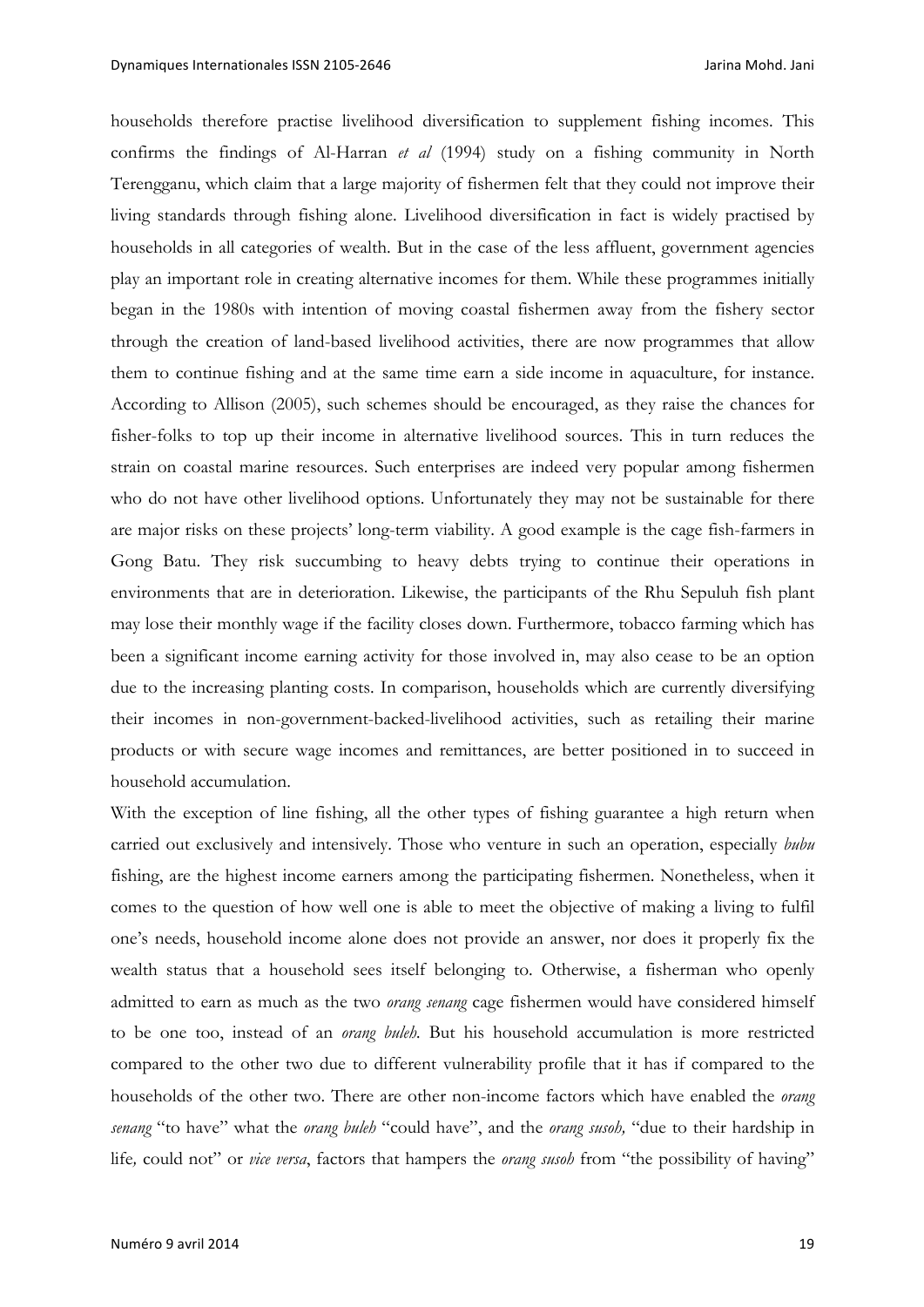what the *orang buleh* "could have", which the *orang senang* "already do have". These considerations are in fact the livelihood liabilities and assets that must also be explored to fully understand the livelihood making of Setiu fisher-folks.

#### **References**

AZIZ, Ungku A., "Poverty and Rural Development in Malaysia", *Kajian Ekonomi Malaysia* 1, No. 1, 1964, pp. 70-105.

AL-HARRAN, S., ZAKARIA, M. and KHALID, H., *Islamic Marketing Strategy Eradicating Rural Poverty in Malaysia*, Selangor: Pelanduk Publication, 1994.

ALLISON, E.H., "The Fisheries Sector, Livelihoods and Poverty Reduction in Eastern and Southern Africa", *in* ELLIS, F., and FREEMAN, H.A. (eds.), *Rural Livelihoods and Poverty Reduction Policies*, London: Routledge, 2005, pp. 256-273.

BEBBINGTON, A., "Capitals and Capabilities: A Framework for Analyzing Peasant Viability, Rural Livelihoods and Poverty", *World Development*, Vol. 27(12), 1999, pp. 2021-2044.

BERNSTEIN, H., "Poverty and the Poor", *in* BERNSTEIN, H., CROW, B. and JOHNSON, H. (eds.), *Rural Livelihoods: Crises and Responses*, Oxford: Oxford University Press, 1992, pp. 13-26

BRADSHAW, T.K., "Theories of Poverty and Anti-Poverty Programs in Community Development", *Community Development*, Vol. 38(1), 2007, pp. 7-25.

DAUD, S. and OTHMAN, Z., "Keselamatan Insan dan Jaringan Keselamatan Sosial", *in* SITY, D. and ZARINA, O. (eds.), *Politik dan Keselamatan*, Bangi: Penerbit UKM, 2005.

ELLIS, F. and FREEMAN, H A., "Rural Livelihoods and Poverty Reduction Strategies in Four African Countries", *Journal of Development* Studies, Vol. 40(4), 2004, pp. 1-30.

FIRTH, R., *Malay Fishermen: their Peasant Economy*, New York: Norton Library, 1975.

HAGENAARS, A. and DE VOS, K., "The Definition and Measurement of Poverty", *Journal of Human Resources*, 1988, pp. 211-221.

HATTA, Z.A. and ALI, I., "Poverty Reduction Policies in Malaysia: Trends, Strategies and Challenges", *Asian Culture and History*, Vol. 5(2), 2013, pp. 48-56.

ISHAK, S. and CHANG, Y.T., *Technology and Social Change: the Impact of Technological Development on Fishing Communities in East Coast of Peninsula Malaysia*, Bangi: Penerbit UKM, 1993.

LKIM, Portal Rasmi Lembaga Kemajuan Ikan Malaysia, *Projek Unjam-Unjam untuk Inovasi Marin LKIM*, 2009.

*www.lkim.gov.my/for\_lkim\_innovation [January 2013]*

MALAYSIA, *Nineth Malaysia Plan, 2006-2010*, Kuala Lumpur: National Printers Malaysia Berhad, 2006.